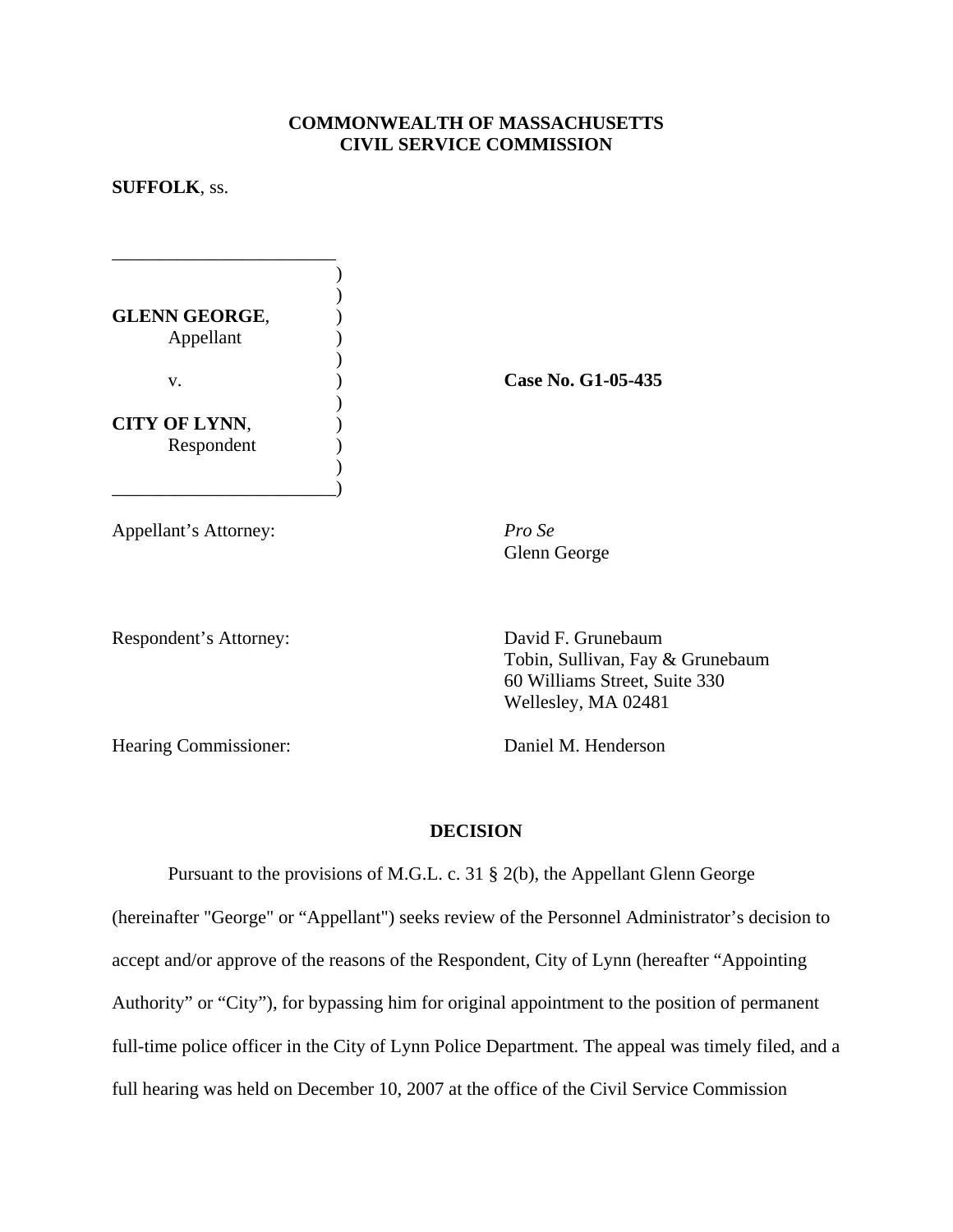(hereinafter "Commission"). One (1) tape was made of the hearing and is held by the Commission.

### **FINDINGS OF FACT:**

Six (6) Exhibits and one (1) stipulation were entered into evidence at the hearing. Based on the documents submitted into evidence, and the testimony of the Appellant, Glenn George, and Mark O'Toole, Lynn Police Captain (hereinafter "Captain O'Toole or O'Toole"), I make the following findings of fact:

#### **Regarding the first or prior Bypass, Docket No. G1-05-169, hearing on December 1, 2005:**

- 1. On February 23, 2005, the Appellant applied for the position of permanent, full-time police officer with the City of Lynn. (Exhibit 2)
- 2. The Appellant was required to fill out a standard employment application which asks each candidate to share their personal history. Such information includes place of residence for the past ten (10) years, military record, level of education, employment history, personal references, and family history. (Exhibit 2)
- 3. Included in the application was an "Agreement", signed by the Appellant in the presence of a Notary Public, which stated in part: "I understand that knowingly withholding information, or giving false or misleading information on this application, or during any interview(s) conducted for the purpose of this background investigation will result in my being disqualified from further consideration and/or termination from employment with the Lynn Police Department." (Exhibit 2, page 8)
- 4. Captain O'Toole commands the Lynn Police Department Professional Standards Bureau, (hereinafter "the Bureau"). The Bureau is responsible for, among other duties, conducting background investigations on candidates for the position of police officer. O'Toole testified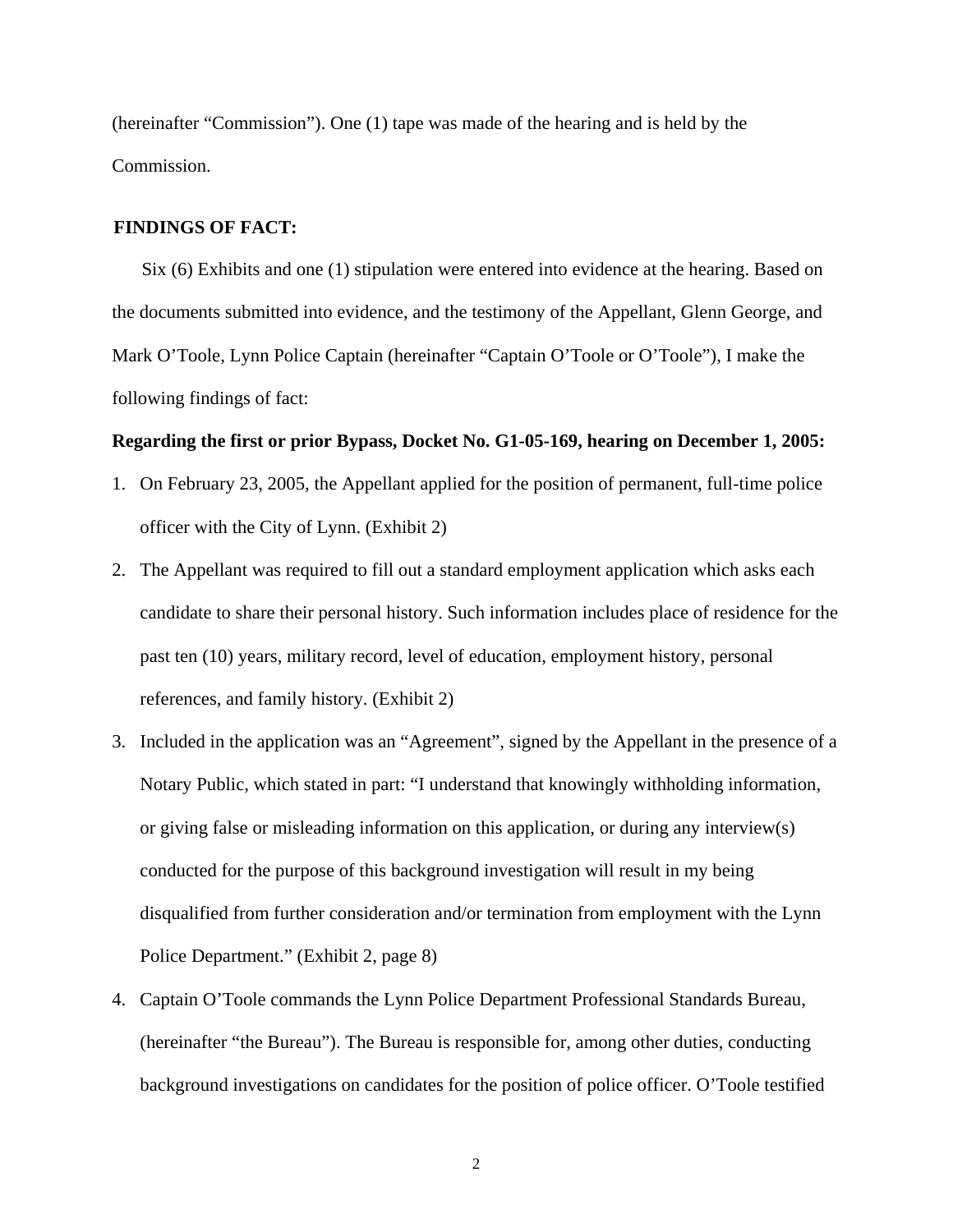(at the first bypass hearing), that he has conducted over 200 such investigations since he took command of the Bureau in 1996. (Exhibit 1)

- 5. After the application was submitted, Captain O'Toole used the information provided as the basis for a background investigation on the Appellant. As part of this investigation, Captain O'Toole reviewed any past interactions the Appellant may have had with the Lynn Police Department. (Testimony of Captain O'Toole)
- 6. From this investigation, it was discovered that the Appellant was reported as being a suspect in an incident occurring on September 6, 1996. The Appellant had been accused of stealing from a previous employer, an Auto-parts company, (hereinafter "company"). This accusation was made by the company's owner, (hereinafter "owner"). (Exhibit 6)
- 7. Although this matter was brought before a Clerk Magistrate at Lynn District Court for a hearing on October 19, 1996, no probable cause was found to issue a complaint. (Exhibit 4)
- 8. Captain O'Toole testified that he was aware that the Clerk Magistrate's hearing had not lead to the issuance of a criminal complaint, but conducted no further investigation into the court proceedings. (Testimony of Captain O'Toole)
- 9. The Appellant did not list this employment at the Auto-parts Company on his application to the Lynn Police Department. Instead, the only employment he listed for that time period was a full-time position at Blockbuster Video, from 5/95 to 10/96. (Exhibit 2, Page 4)
- 10. Since the Appellant's answers did not correlate with the owner's statements in the police report (Exhibit 6), Captain O'Toole contacted the company owner. The owner informed him that the Appellant had been terminated from employment the same day, (9/06/96) he was accused of larceny. However O'Toole failed to contact the Lynn Police Officers who took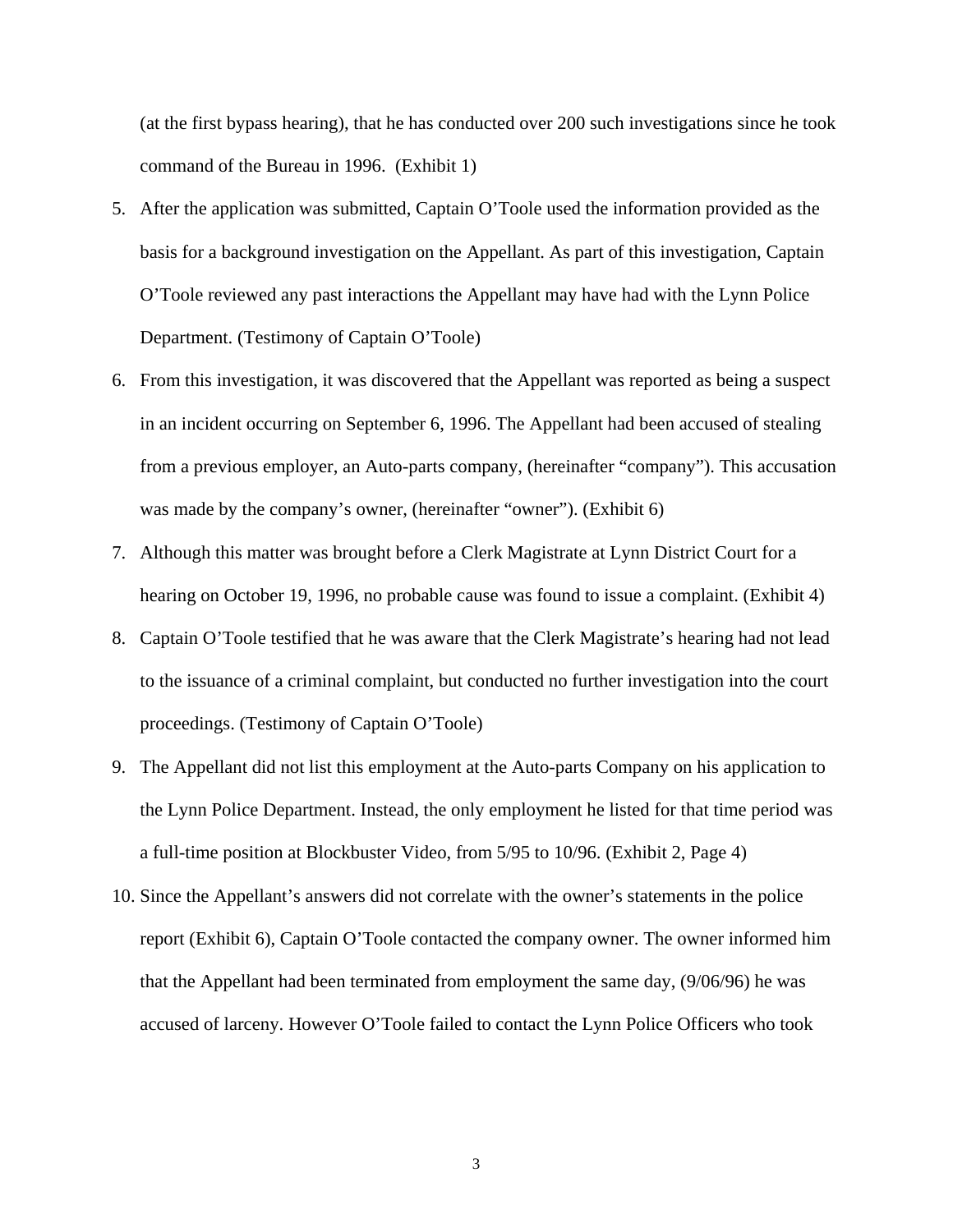the report and he failed to contact the Clerk-Magistrate at Lynn District Court, who made the finding of No Probable Cause found. (Testimony of Capitan O'Toole)

- 11. On March 10, 2005, a five member Oral Board Interview was held as part of the Appellant's application process. O'Toole was a member of this five member Board. When the Appellant was confronted by the Board about the omission of listing employment at the auto-parts Company, he said he had left it out because it was brief. He also denied that he was fired, but had instead left or quit the position due to being falsely accused of theft. (Exhibits 1  $\&$  4)
- 12. Lynn Police Officers responded to the auto-parts company on the day of the incident, September 6, 1996, and filed a report of the incident. The police officers advised the parties that they were going to seek a criminal complaint against the Appellant in Lynn District Court for Larceny Under \$250. The matter was brought before a Clerk for hearing on October 19, 1996 and after a hearing a finding of No Probable Cause was found. (Exhibits 1)  $& 4)$
- 13. On May 4, 2005, the Appellant was notified that he was bypassed for appointment to the Lynn Police Department for the following reasons:
	- i. "Refusal to complete a uniformly administered request for information such as a local application form. (Knowingly withholding information, providing false and misleading information on LPD Employment Application.);" This reason was provided by the fact that the Appellant had omitted his employment at Auto-parts Company, and that he denied ever being fired from any position on his application. (Testimony of Captain O'Toole)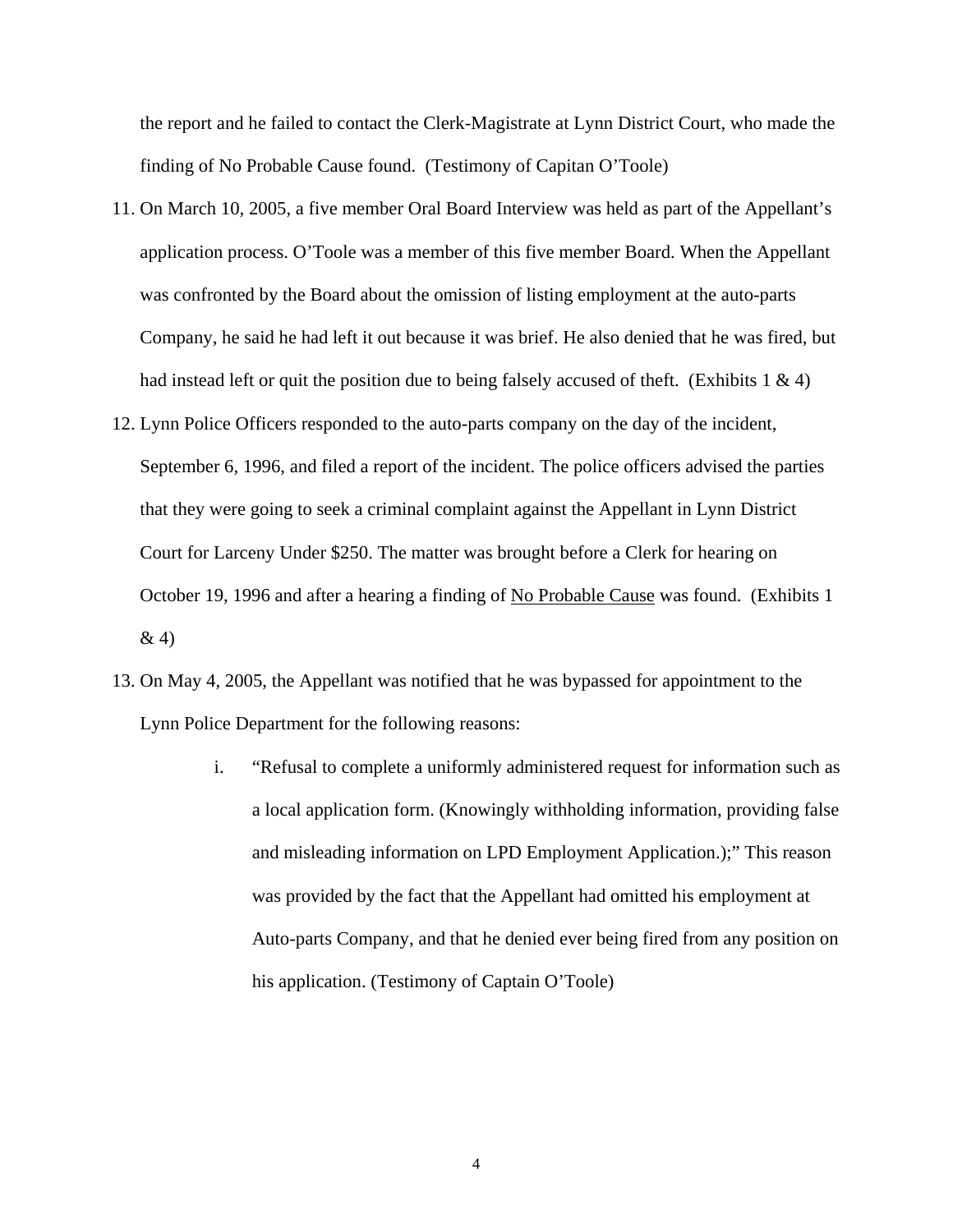- ii. "Poor Oral Board Interview;" According to the Board Panel, the Appellant appeared deceptive in his responses regarding the incident at Auto-parts Company during his Oral Interview. (Testimony of Captain O'Toole)
- 14. The hearing officer at the first Commission hearing did not make a finding that the Appellant lacked credibility. However, that hearing officer clearly relied on the company owner's version of events through Captain O'Toole, (theft and termination) and completely discounted the Appellant's version of events, (false accusation and quit), despite the Appellant having the best corroboration of his version, a finding of No Probable Cause found after a Clerk-Magistrate's hearing. That Commission hearing officer characterized the Appellant's explanation of his omission of prior employers on the application, including the auto-parts company, as "inadvertent", "…could escape his memory" or "No answer was offered". However a review of the tape of that hearing does not show the Appellant ever using those words, phrases or concepts to explain the omissions on the first application. Instead the Appellant offers repeated denials of the theft and termination and he testified "I had no reason to withhold this information from a criminal standpoint". "I was accused of something I never did". "I was a suspect. It was brought to Court. I was cleared in Court, No Probable Cause found." The Appellant even pointed out in his testimony that Captain O'Toole could have done a better investigation by checking out the criminal background of the person he believed could have committed the theft, if the theft did indeed occur. The Appellant testified: "I did not provide any false information", "It was a relatively quick period of time to complete the application" and return it after receiving the application form. The Appellant testified that the omitted employment was brief (a few months) and part-time except for the auto-parts company, which was full time but also brief. The auto-parts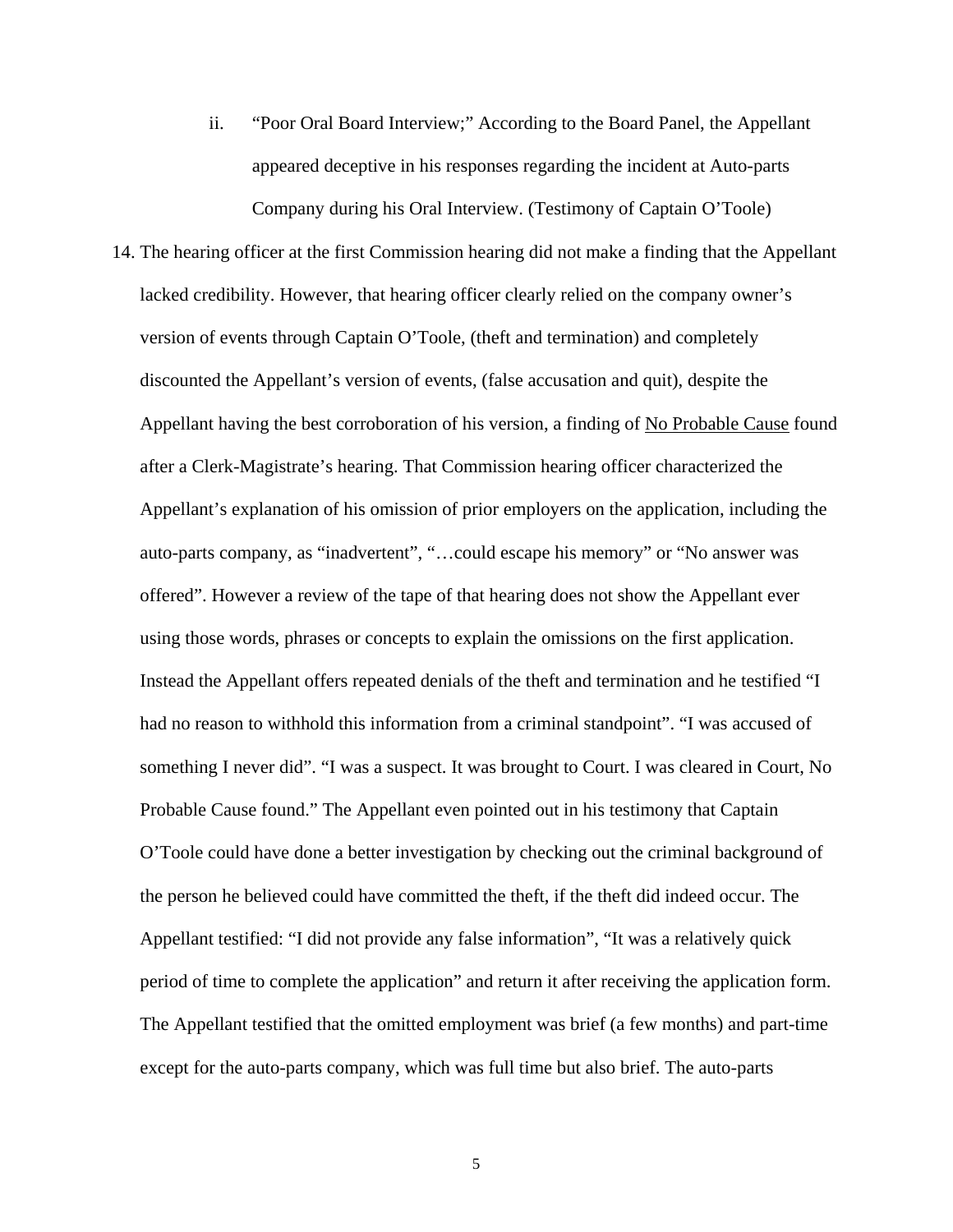employment had occurred nine (9) years before the application. The Appellant also testified that "I've been working since age twelve"… many "different employments". "I did try to contact the IRS to get W-2's, to reiterate all my employment." However, "I did not get the W-2's from the IRS…for my first application". But "I did receive" the W-2's for "my second application." If anything, the Appellant was verbose and detailed in his explanation, defense and challenges to the credibility or testimonial reliability of the accusing, company owner. He also challenged the adequacy of O'Toole's investigation of the owner's credibility. He challenged the owner's statement to O'Toole that he, the owner, was not summonsed to Court nor had appeared for the Clerk-Magistrate's hearing. The Appellant testified that he himself was summonsed and they both appeared at the hearing and testified on October 19, 1996. The Appellant pointed out that O'Toole admitted that when he contacted the owner he had to refresh the owner's memory by reading the police report to him, then the owner affirmed –"That's what happened." The Appellant also pointed out another inconsistency, that the owner told O'Toole that he, (Appellant) had confessed to the theft before the police arrived. However the Appellant testified that he has always clearly denied the theft and never waivered from the denial. The Appellant cited Exhibits 2, 3,  $\&$  4 to corroborate his consistent denial and the owner's inconsistency on these claims. No mention of a confession or the owner's claim of a confession is contained in the contemporaneous police report. The Appellant emphatically testified – "I can back-up everything I said about the incident. How can they believe him, (owner)?"O'Toole when cross-examined about the Clerk-Magistrate's finding, after a hearing of NO Probable Cause found, merely offered a defensive answer of "A. - "I can't speculate as to the reasons for it." (Exhibit 1, Administrative notice of tape of December 1, 2005 hearing)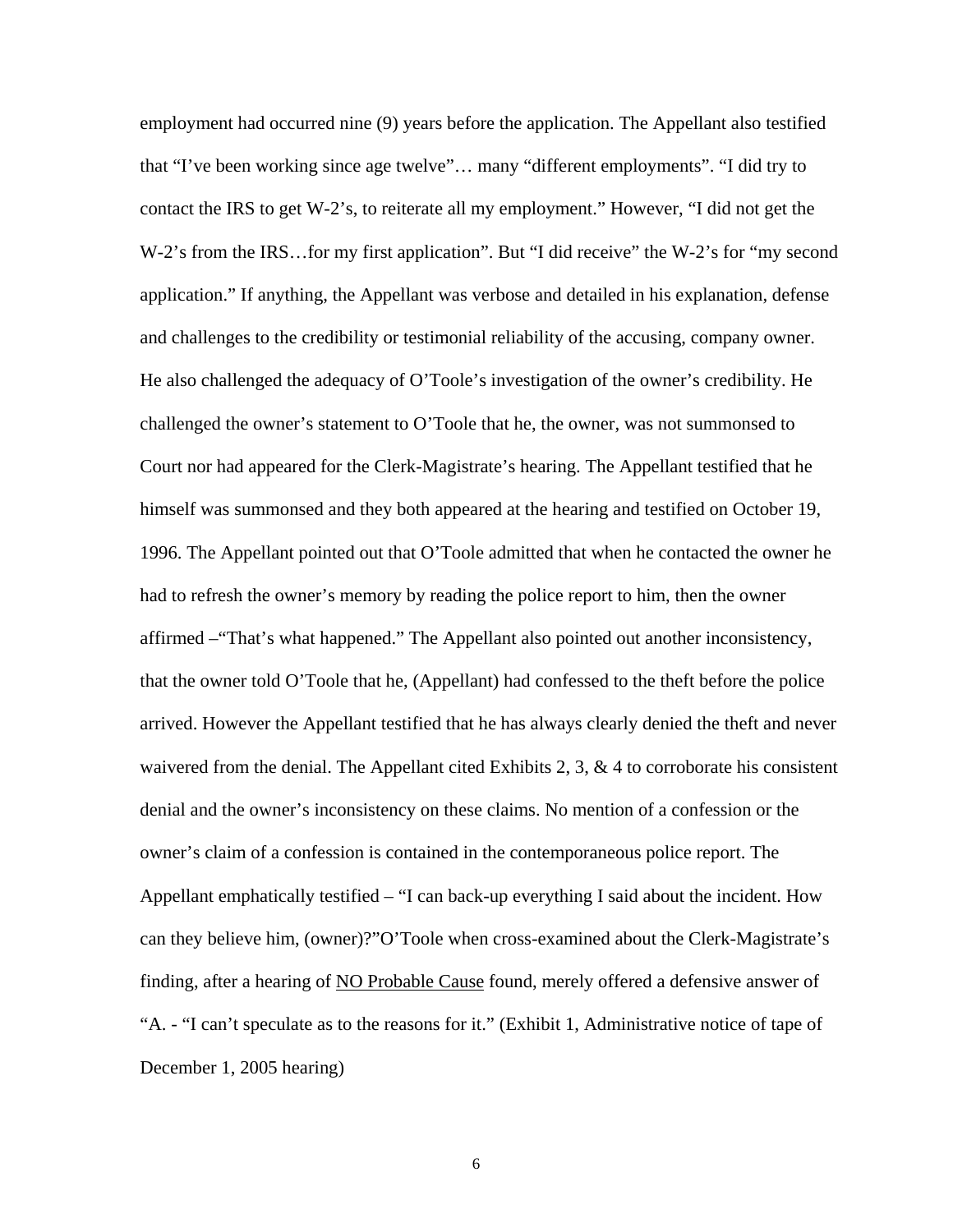15. The Appellant also challenged O'Toole on cross-examination by stating Q. - "…at the Oral Board… it was said I lied…I had nothing to hide? To which O'Toole answered; "I would say that it was something to hide because it was an adverse incident in your background. The Appellant retorted emphatically;-"Adverse, if I was found guilty." The hearing officer interrupted the Appellant at this point and cautioned him as a "Pro se", regarding his testifying during examination of the witness. The Appellant went on to cross-examine O'Toole on bias and having discussed the incident with the police officer who came down to get him and escort him to the Oral Board interview. The Appellant testified that the identified officer advised him to "fall on your sword"…Do you know what I mean?" To which the Appellant answered "No, I don't". The Appellant stated that "later on, I figured out what he meant". The Appellant then asked O'Toole Q. - "If I admitted at the Oral Board that I stole those items, would I have been good to go?" O'Toole answered A.- "No, no decisions are made until after the Oral Boards." The Appellant then asked Q. - "Was your mind all set that I stole, before I went in for the interview?" O'Toole answered A. - "No, it was not." At this point the Commission hearing officer is curious and asks O'Toole Q.- "How was he evasive in his answers?" O'Toole answered A.- "He wasn't forthcoming in his answers, the information, we had to pull out of him as far as the incident. He denied stealing from the Company. He blamed it on another employee. He said he quit, he wasn't fired but admitted if he didn't quit he would have been fired. We felt those were evasive answers. To follow up, I contacted the owner, to give Mr. George the benefit of the doubt after the interviews and again reviewed what he, (Mr. George) had said about another employee involved. The owner said there was not another employee involved in this incident." O'Toole then testified – "I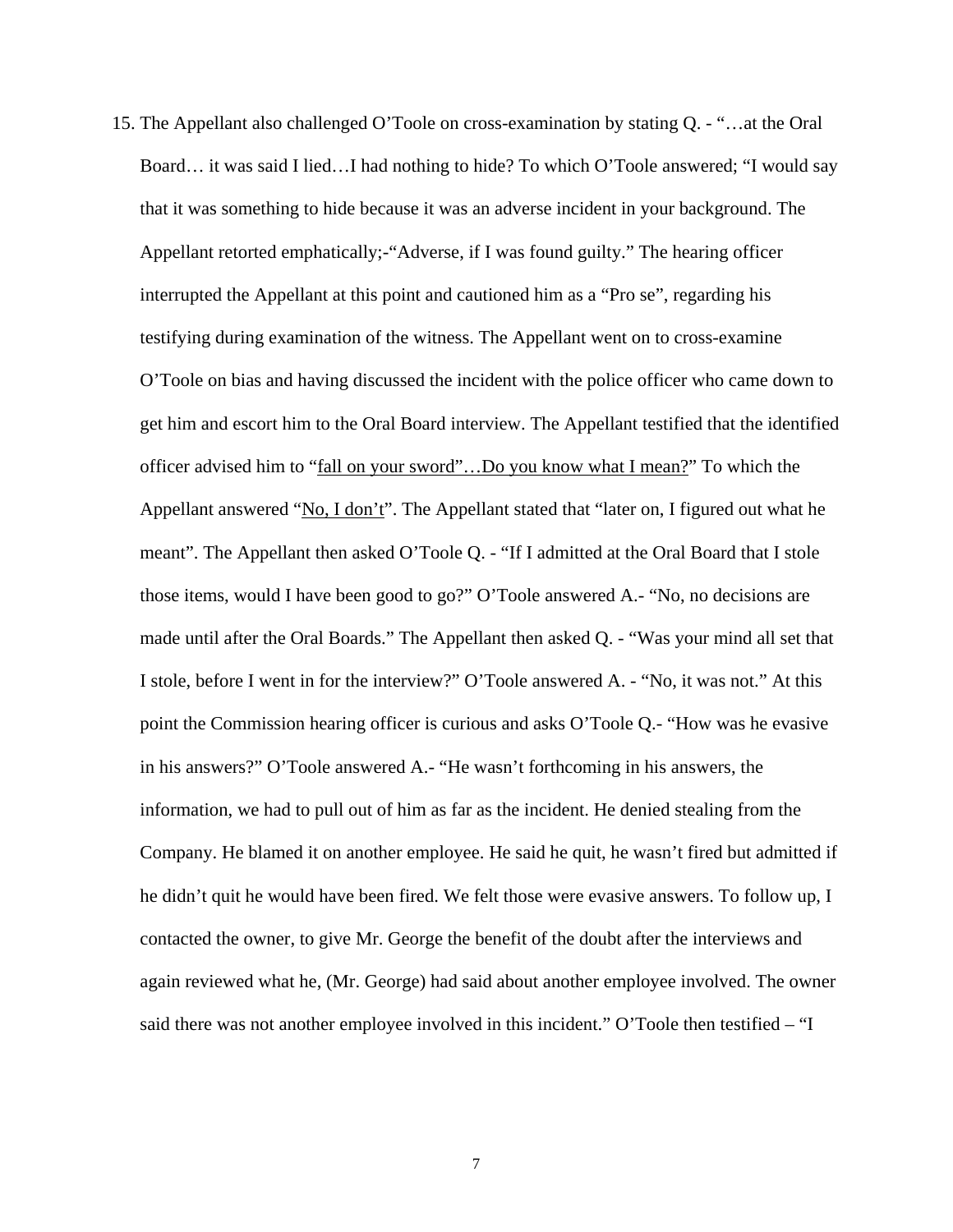guess that bolstered our feelings of lack of credibility and evasiveness during the interview." (Exhibit 1, Administrative notice of tape of December 1, 2005 hearing)

- 16. The Complainant, Company owner or the Lynn Police Department who wrote an incident report and initiated the court, criminal, complaint process could have sought review or reversal of the Clerk-Magistrate's finding of No Probable Cause found. It is a recognized practice in the District Courts to allow an appeal to a Justice, of a Clerk-Magistrate's determination of No Probable Cause found. (Administrative notice)
- 17. The Auto-parts company owner did not testify at the December 1, 2005 Commission hearing and the City did not offer any excuse or explanation for his failure to testify. No summons was requested or served for his appearance as a witness. An adverse inference could have been drawn by the hearing officer due to these circumstances, but was not. (Exhibit 1, Administrative notice, administrative notice of tape of December 1, 2005 hearing)
- 18. The Appellant was not represented by counsel at the December 1, 2005 Commission hearing and represented himself, (pro se). This fact caused the hearing officer to caution the Appellant several times regarding testifying while examining the witness. The awkwardness continued and the fact of the Appellant testifying with out being examined was addressed by the hearing officer. The Appellant presented his case as a lay person would and acknowledged this by prefacing his Opening Statement with the declaration – "I'm a little nervous." (Exhibit 1, Administrative notice of tape of December 1, 2005 hearing)
- 19. The hearing officer at the first hearing relied heavily on the testimony of Captain O'Toole through whom the untested hearsay testimony of the owner of the auto-parts company was submitted as evidence. The hearing officer in effect made a determination in favor of the credibility of that missing witness, the auto-parts company owner, despite the Clerk-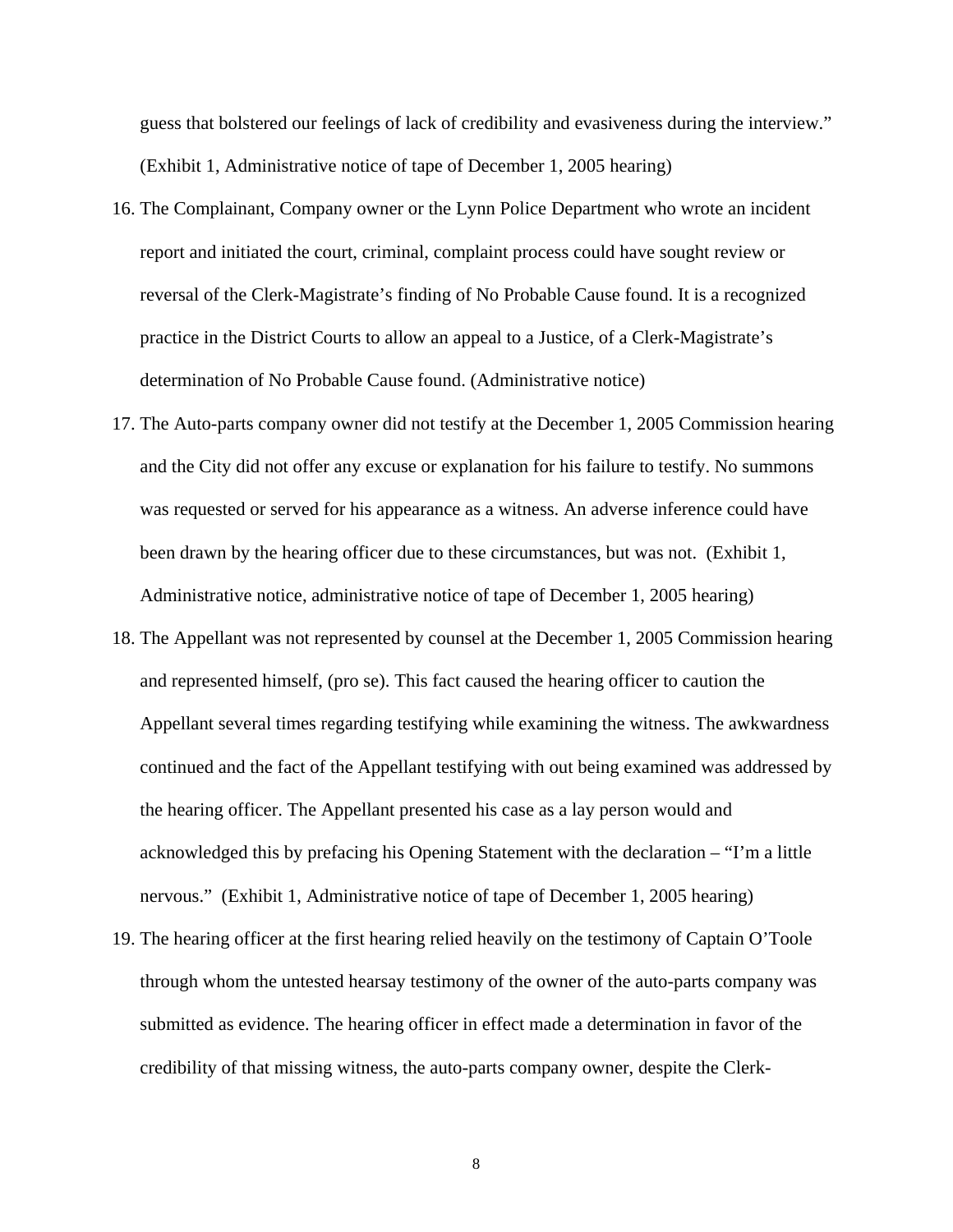Magistrate contrary determination and other apparent contradictions by the owner. That evidence is contrary to the Appellant's consistent, corroborated testimonial version of the events, which was subjected to cross-examination and observation by the hearing officer. The City substantially relied on the owner's version, through O'Toole, for its reasons for bypassing the Appellant for appointment. (Exhibit 1, Administrative notice of tape of December 1, 2005 hearing)

- 20. The hearing officer at the December 1, 2005 Commission hearing made the following magnanimous finding or appraisal, (page 7 No.25.), of Captain O'Toole's credibility and experience. However, it is noted that O'Toole's credibility determination cannot be transferred to or adopted by the missing witness. Finding on page 7 No. 25: "The testimony of Captain O'Toole at this hearing is considered to be very credible and is afforded a great deal of weight by the Commission. Captain O'Toole has a wealth of experience in investigating and evaluating candidates who seek to join the Lynn Police Department. By virtue of his designation to perform such a substantial role in compiling the reasons for the hire or the bypass of individual candidates, it is evident that he has the complete confidence of the Appointing Authority. He provided thoughtful and straightforward testimony. (Testimony of Captain O'Toole)". (Exhibit 1, Administrative notice of tape of December 1, 2005 hearing)
- 21. The hearing officer's determinations in the prior Commission bypass hearing may have affected by his erroneous consideration and citation regarding the Appointing Authority's discretionary latitude in these matters. The Conclusion of that decision begins as follows: "The CSC grants wide latitude for the discretion of the Appointing Authority in selecting candidates of skill and integrity for hire or promotion. Callanan v. Personnel Administrator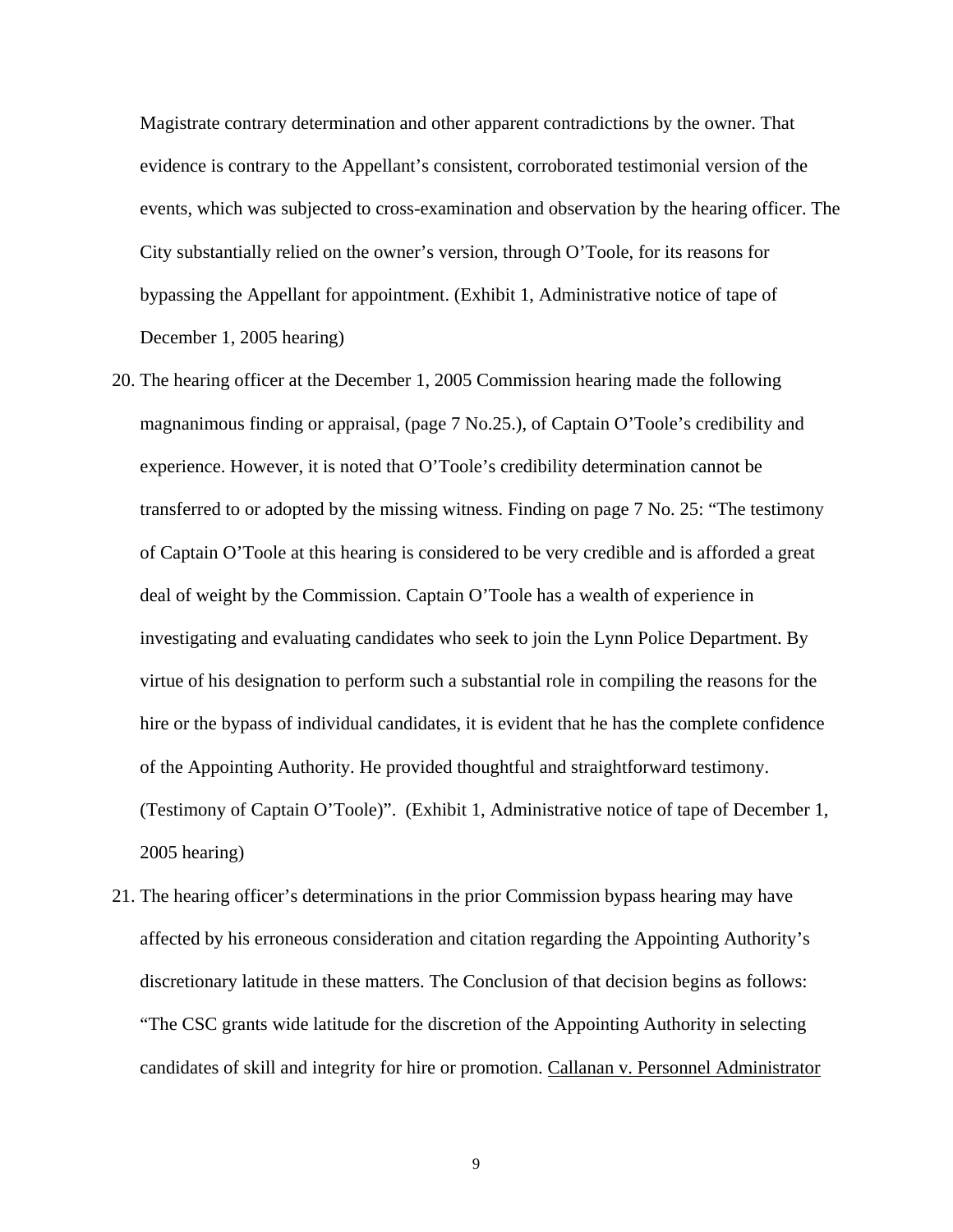for the Commonwealth 400 Mass. 597, 601 (1987)." However, the "broad discretion" referred to in the *Callanan* citation actually describes the personnel administrator of the Commonwealth's discretion for scheduling civil service exams and establishing eligibility lists there from. (Exhibit 1, Administrative notice, administrative notice of tape of December 1, 2005 hearing)

22. The Commission affirmed the prior bypass by dismissing the appeal, Docket No. G1-05-169, by a decision dated May 18, 2006. (Exhibit 1)

# **The Second Bypass, This Present Appeal, Docket No. G1-05-435, Hearing on December 10, 2007:**

- 23. The Commonwealth's Human Resources Division, (HRD) did not have a representative appear at this hearing nor did it directly submit testimony or documentary evidence at this hearing. However, HRD did previously file some documents with the Commission and they are contained in Commission's case file for this appeal. Those HRD and other documents are packaged together and shall be referenced here as case file docket entry. (Administrative notice case file docket entry)
- 24. The City filed a requisition with the Commonwealth's Human Resources Division for a certified list of eligible candidates, for the appointment of 10 full-time, permanent police officers. On August 31, 2005, the Human Resource Division (hereinafter "HRD") submitted Certification List No. 250899 (hereinafter "the Certification") to the City of Lynn as requested. This certification carried the instruction to select 10 candidates of the 21 highest, who sign as willing to accept appointment. HRD supplemented the original certification with four (4) pages of additional named candidates, on September 6, 2005.(Exhibit 5, stipulation, case file docket entry and testimony)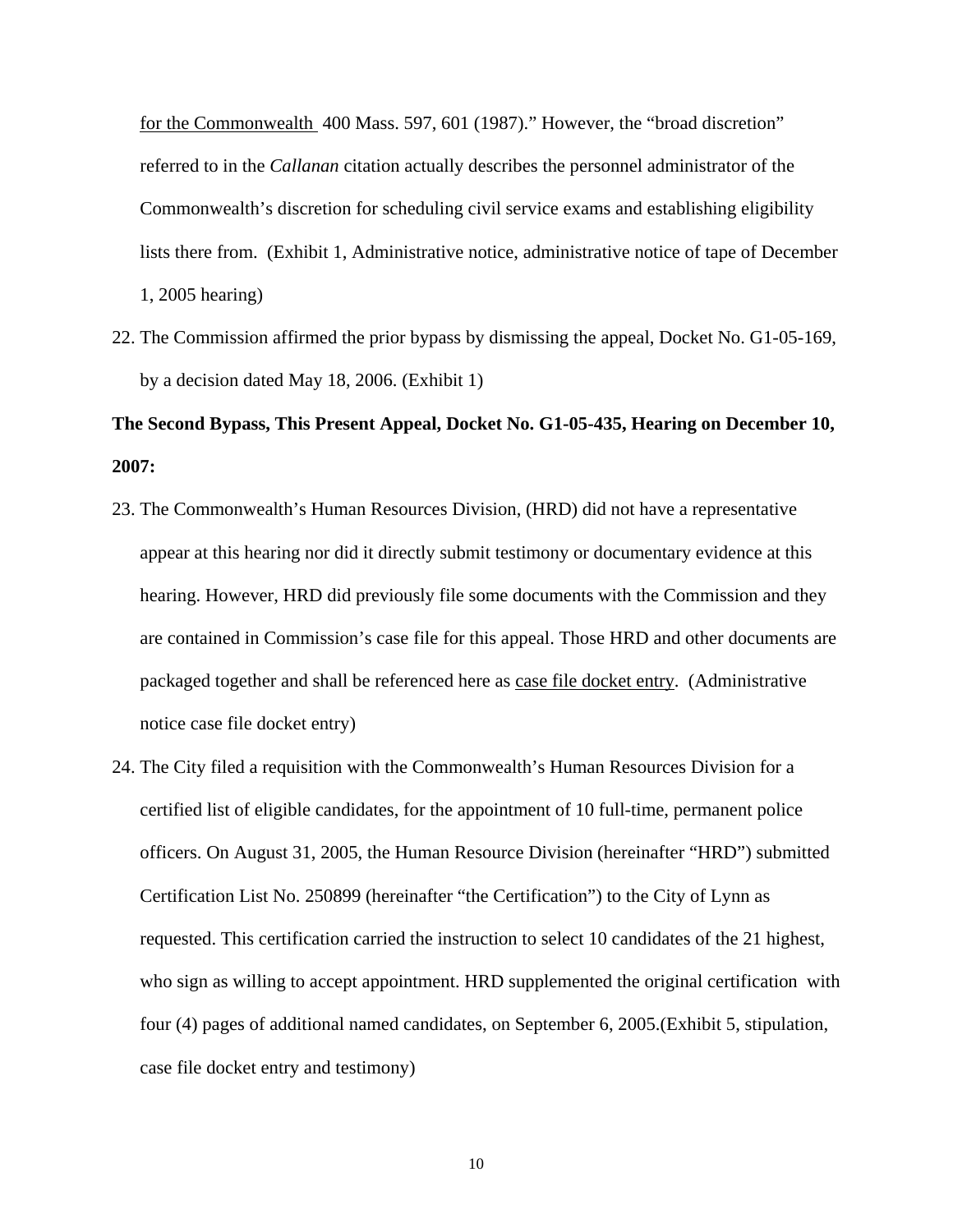- 25. The City intended to fill ten (10) vacancies in the position of permanent, full-time police officer from that certification. The certification allowed for the selection of ten (10) of the first twenty-one (21) persons whose names appeared highest on the list and who signed the document as willing to accept employment. The City did eventually select 10 candidates for appointment from that certification(Exhibit 5, stipulation, testimony of O'Toole)
- 26. The Appellant received a score of 94 on the civil service exam and received veteran's preference status from HRD. The Appellant's name appeared second  $(2<sup>nd</sup>)$  on the certification of the candidates who signed as willing to accept employment if selected. Therefore, the Appellant was bypassed for appointment, by at least nine (9) candidates who appeared lower on the certification. The Appellant was actually bypassed by ten (10) lower appearing candidates due to the fact that the one candidate, who appeared above him, withdrew from consideration. (Exhibits  $4 \& 5$ , stipulation, case file docket entry)
- 27. On September 17, 2005, the Appellant was directed to appear for Candidate Orientation, conducted by Captain O'Toole. The Appellant was given his (second) application, with instructions to complete and return it within a short period of time. He completed and returned the application, within the time requested to do so. (Testimony of Appellant and O'Toole, Exhibit 3)
- 28. The Appellant's second application was completed without any omissions regarding the listing of prior employment or other matters. The Appellant listed his prior employment at and explained his side of the incident at the auto-parts "Company", and included three (3) other short-term and part-time, prior employment positions (UPS, Precision Metal and Beven Liquors) which he had not included on his first application. Each of these three prior employments was for only 1 to 2 months and part-time. Also, Precision Metals and Beven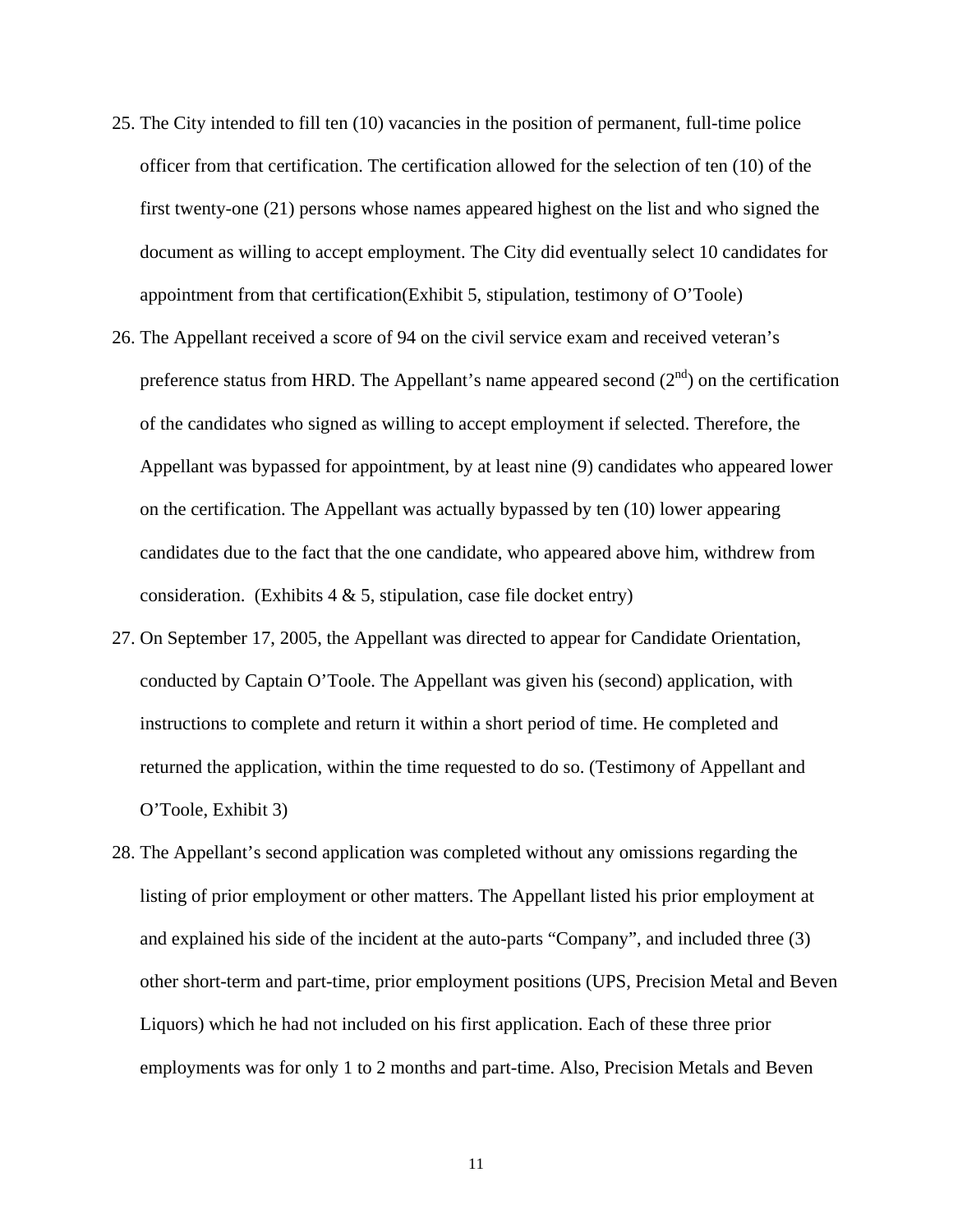Liquors were no longer at their prior location or out of business. (Exhibit 3, Testimony of O'Toole and Appellant)

- 29. Captain O'Toole commands the Lynn Police Department Professional Standards Bureau, (hereinafter "the Bureau"). The duties and responsibilities of O'Toole in overseeing the Bureau include the oversight of the "Training Unit, Internal Affairs and Evidence and Court Operations." The Bureau is also responsible for conducting background investigations on candidates for the position of police officer. O'Toole testified that he has conducted between 100 and 200 such investigations since he took command of the Bureau in 1996. O'Toole conducted both investigations on the Appellant's two applications and was a member of both Oral Interview Boards which resulted in bypasses for the Appellant, based on O'Toole's recommendations. (Testimony of O'Toole, Exhibit 4)
- 30. Captain O'Toole testified that as part of the Appellant's background investigation for his initial application he had spoken with the auto-parts Company's owner by telephone. After the Appellant's second Board interview for his second application, O'Toole again contacted the owner over the phone for information on the Appellant's work and the alleged theft incident at the Company. He made this second telephone contact to verify the information he had learned in the first telephone contact because he "…wanted to give Mr. George the benefit of the doubt." The owner repeated the allegations of larceny and that the Appellant had been terminated from employment on the day of the incident. (Testimony of Captain O'Toole).
- 31. The Auto-parts company owner did not testify at the December 10, 2007 Commission hearing and the City did not offer any excuse or explanation for his failure to testify. No opportunity to confront and cross-examine that witness was afforded the Appellant. This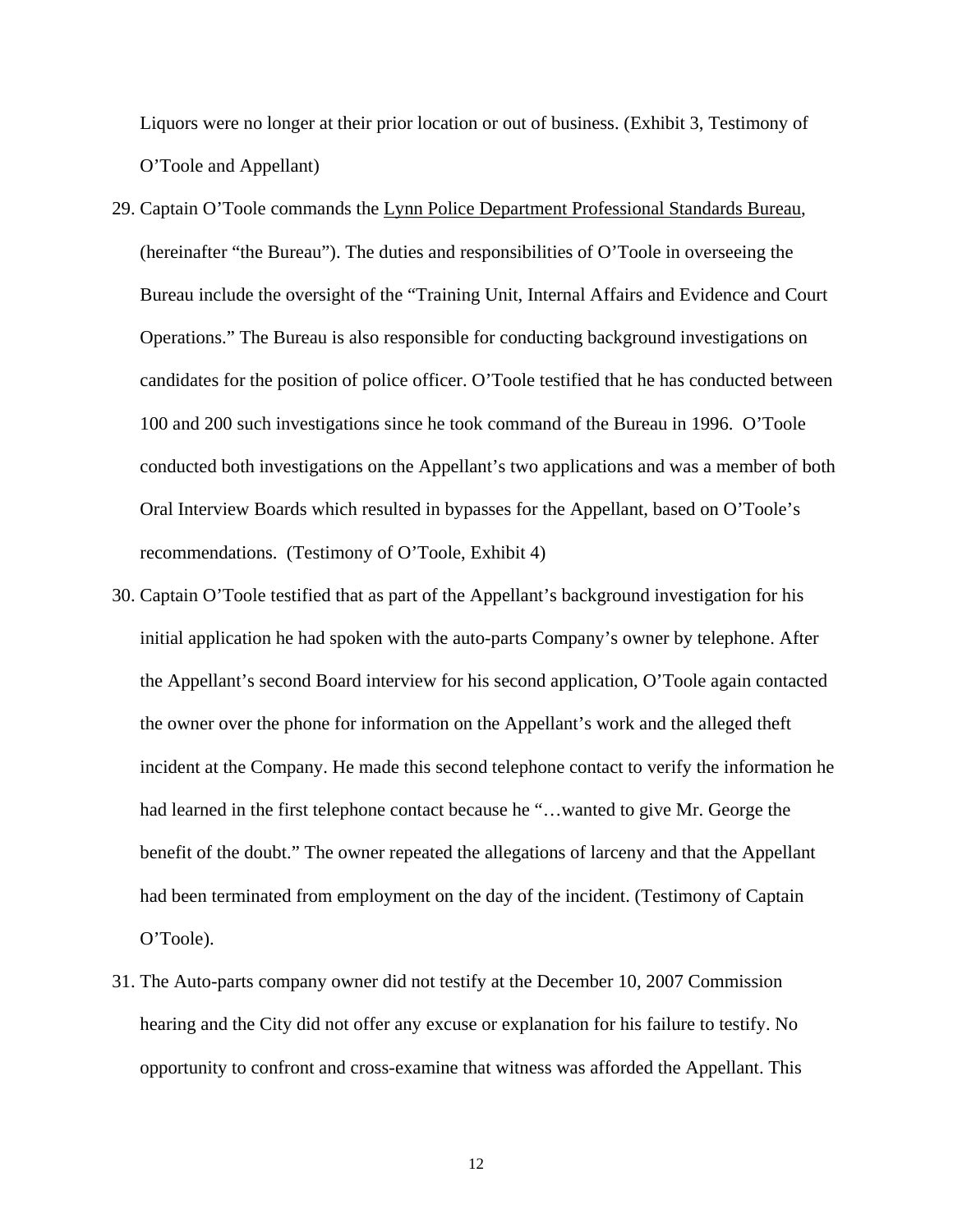hearing officer was denied the opportunity to hear his testimony, observe his demeanor and evaluate and weigh the evidence in the face of the obvious contradictory versions of events. An adverse inference against the City's position is drawn from the failure of this critical witness to testify. It is inferred that in total, after cross-examination, the witness's testimony would have been unfavorable to the City. See Commonwealth v. Figueroa, 413 Mass 193, 199 (1992) and Commonwealth v. Zagranski, 408 Mass 278, 287 (1990). (Exhibits, testimony and demeanor of witnesses, reasonable inferences, administrative notice, administrative notice of case file)

- 32. O'Toole testified that the investigation process entails investigating and verifying information in the candidate's completed application and other documents. He also obtains each candidate's Criminal, Credit and Driving Histories. O'Toole testified that he personally did not contact any of the Appellant's three prior employers that had been omitted on the first application but included on the second one. He "believed Officer Emery had (contacted the three employers)…earlier, in 2005". . (Testimony of Captain O'Toole).
- 33. O'Toole testified in a manner to emphasize the seriousness of the alleged facts of the Appellant having been intercepted in the process of a theft from a prior employer, the autoparts Company and been terminated because of it. O'Toole then acknowledged that a criminal complaint had been sought in that matter, in 1996, by the Lynn Police Department and "it was dismissed at the Magistrate's level" at Lynn District Court. Actually the matter was resolved in the Appellant's favor on October 19, 1996, after a Clerk-Magistrate's hearing and finding of No Probable Cause Found. O'Toole also admitted that the Appellant had consistently denied the theft and consistently claimed that he quit that job because of the false accusation of theft, by that employer. O'Toole acknowledged that the Appellant had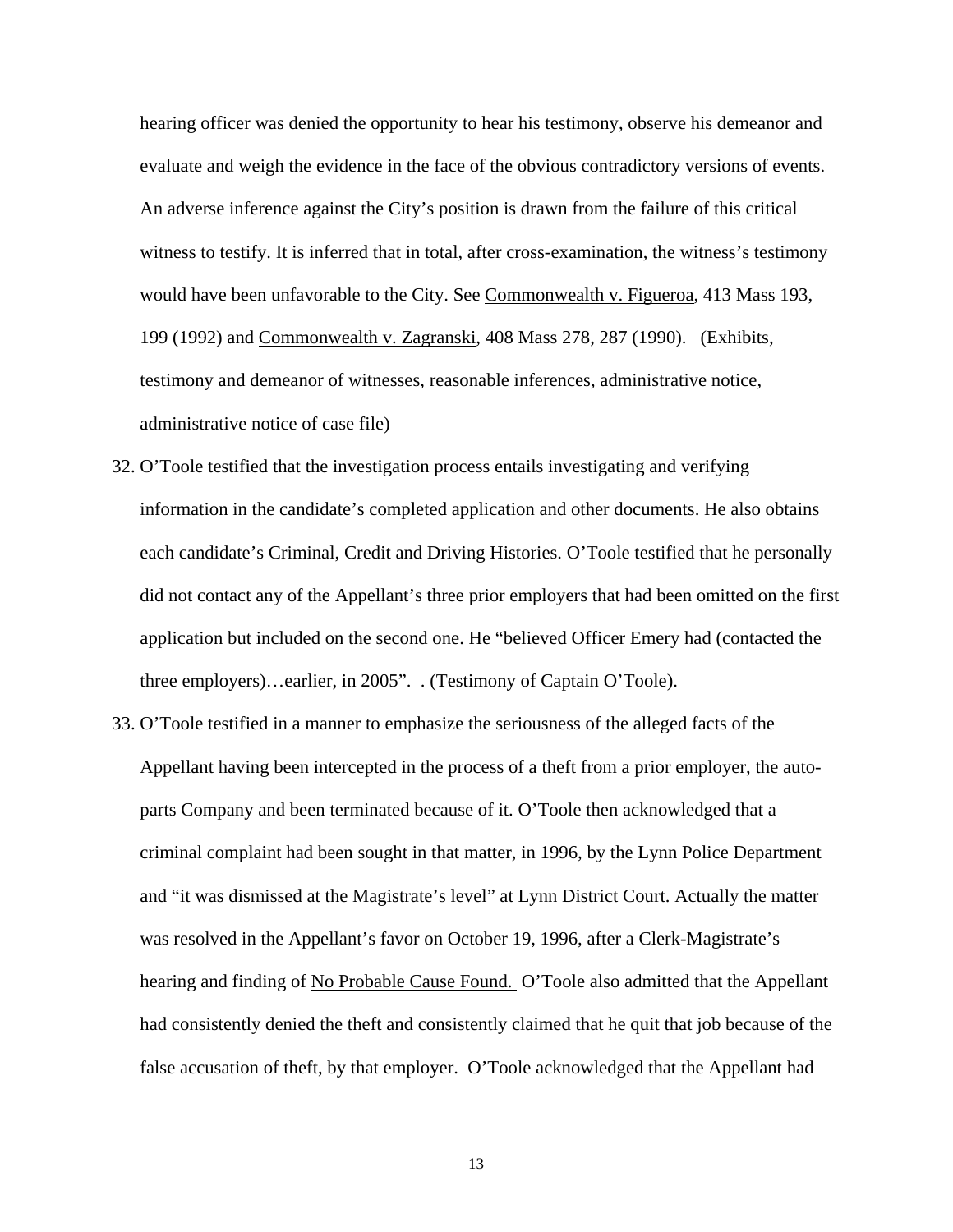made the denial of theft and claim of quitting in both Oral Board Interviews and his second application by attaching a detailed written statement regarding it. The Appellant also had denied the theft in the original Lynn Police Department report of the incident, dated September 6, 1996. The Appellant emphatically denied the theft and claimed he quit due to the false accusation in his testimony at this Commission hearing. The Appellant admitted that he would have been fired if he had not quit; yet this is not an admission against interest but merely a realistic assessment of the situation.(Testimony of O'Toole and Appellant , Exhibit 6)

- 34. On October 13, 2005, the Appellant participated in a second Oral Board Interview; Captain O'Toole was again a member of the Board. The Appellant was asked again about his employment at the auto-parts company. The Appellant told the same story as he had told at his first Oral Board Interview: that he had neither stolen from his employer, nor had he been fired but had quit due to the false accusation of theft. The Appellant had also attached to his second application, a detailed written explanation of the incident and its aftermath. (Testimony of Appellant; Testimony of O'Toole, Exhibit 3)
- 35. O'Toole testified that at the second Oral Board Interview, "Some of the Board members tried to examine this (incident) further". That "a Board member tried to question …we were under the impression that the Appellant was somewhat evasive on these questions". O'Toole admitted that "There was nothing else of significance at the Appellant's Oral Board Interview", other than this incident and the Appellant's answers to questions about it. O'Toole failed to identify the Board members who asked the questions, what answers were expected by the Board as "right answers", other than the Appellant's repeated and detailed denial of the theft. There was no audio or video recording of the interviews. No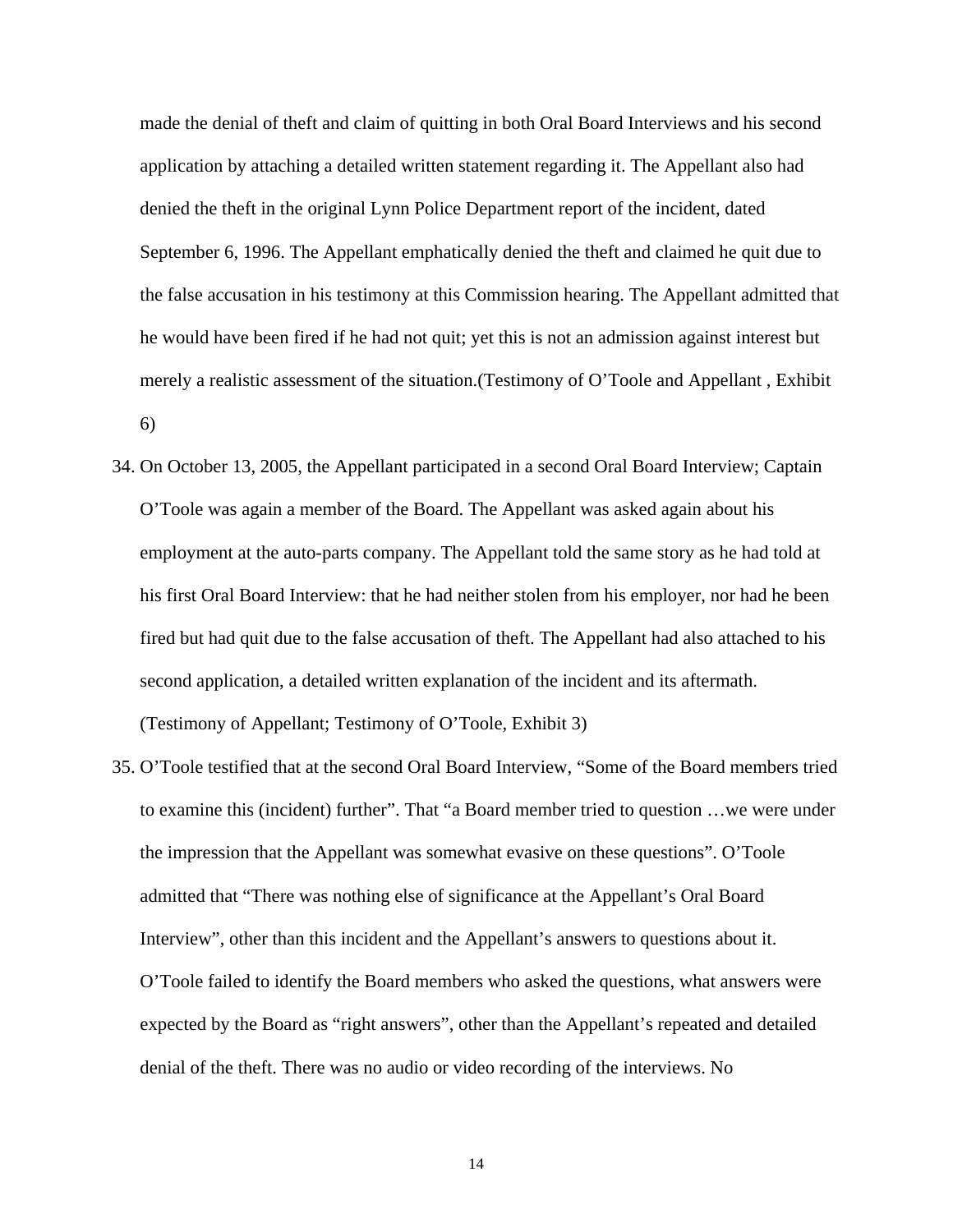documentation or list of questions asked and answers given, was kept. O'Toole's testimony is vague, impressionistic and hearsay as referring to alleged statements by the company owner and other unidentified Board members. (Testimony of Captain O'Toole, Exhibit 3)

- 36. Board member Officer Emery completed a form titled "Summary of Oral Interview" for the Appellant's October 13, 2005 Board interview. Regarding the Appellant's general appearance, he stated: "Mr. George was wearing a suit coat and tie. He appeared neat and professional." Under the category: Oral Board's Consensus Results of Candidate's Interview he states: "Mr. George appeared to be evasive regarding the incident at [the company]. He also stated he left this job off of his application because he thought it was irrelevant. He did provide what appeared to be solid answers to other questions." Another Board member, Officer Wojewodzid also completed such a form and stated under general appearance: "Suit and tie" and under the category: Oral Board's Consensus Results of Candidate's Interview he states: "Candidate's version of incident at [company] is in contrast (police) report and owner's story." (administrative notice case file docket entry)
- 37. O'Toole testified that this second bypass of the Appellant on his second application was not a predetermined result before the second Oral Board Interview. O'Toole claimed that the City was "required" to consider his second application fully. However, O'Toole testified otherwise during the hearing; he testified that the Appellant "didn't know but the omission (on the first application) was still considered bias on this (second) application." (Testimony of Captain O'Toole)
- 38. The City stated the reasons for the Appellant's bypass to HRD in a 3 page memorandum dated October 24, 2005, (Exhibit 4). However, there is no date stamping, signature or other indication that this memorandum was received by HRD in the normal course, within that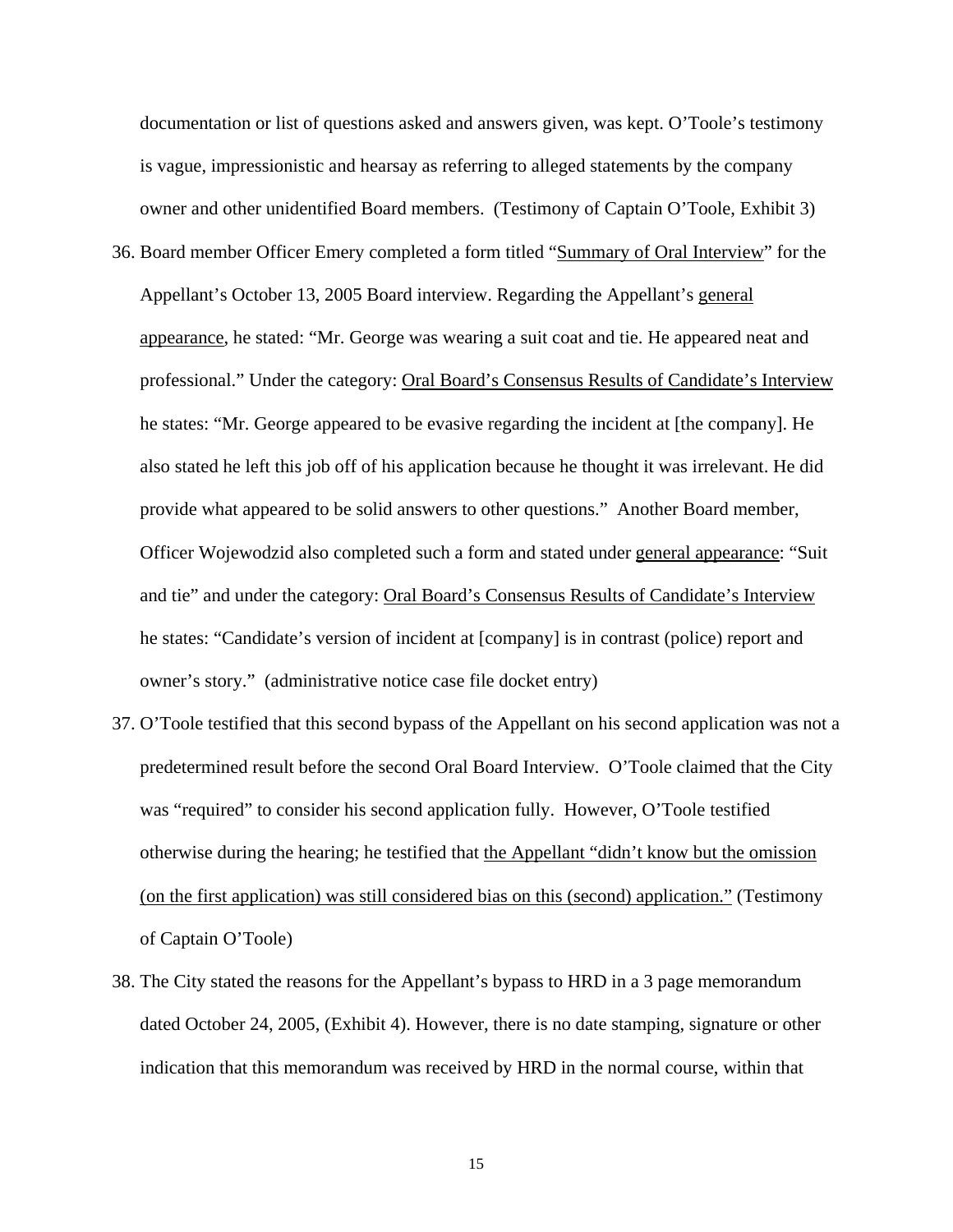time framework. It is also noted that a representative of HRD did not appear at this hearing. This memorandum states that the Appointing Authority decided not to appoint the Appellant due to his "I. - refusal to complete a uniformly administered request for information such as a local application form. (Knowingly withholding information, providing false and misleading information on Lynn Police Department Employment Application submitted on 2/26/05)." And "II. – Poor Oral Board Interview; Specifically..." Then the Appellant's answers to the Board's inquiry, regarding the auto-parts Company incident is described. The City relied in this determination, almost exclusively on the Appellant's prior employment at the auto-parts Company, his failure to list it in his first application, the circumstances of his leaving its employ (alleged theft and termination vs. false accusation and quit) and his explanation of it at the Oral Board Interview. The City relied exclusively on the credibility of the company's owner and therefore attributed a lack of credibility or evasiveness to the Appellant, in making its assessment. The City made this credibility determination despite at least two material inconsistencies on the part of the owner. First, the owner told O'Toole that he had not been summonsed and had not appeared at the Clerk-Magistrate's hearing. The Appellant testified that he, himself had been summonsed and that he and the owner both had appeared at the hearing and testified. The Appellant even testified in detail to conversations he had with the owner both before and after that hearing. The Appellant's version is corroborated by the Clerk-Magistrate's finding of No Probable Cause found, which assumes a hearing and submission of some evidence, rather than a note that one or both parties failed to appear for the hearing. Second, the owner told O'Toole in a telephone conversation that after the incident, the Appellant had "…broke down and admitted stealing company merchandise." However, the Appellant has consistently denied the theft and his denial without an alleged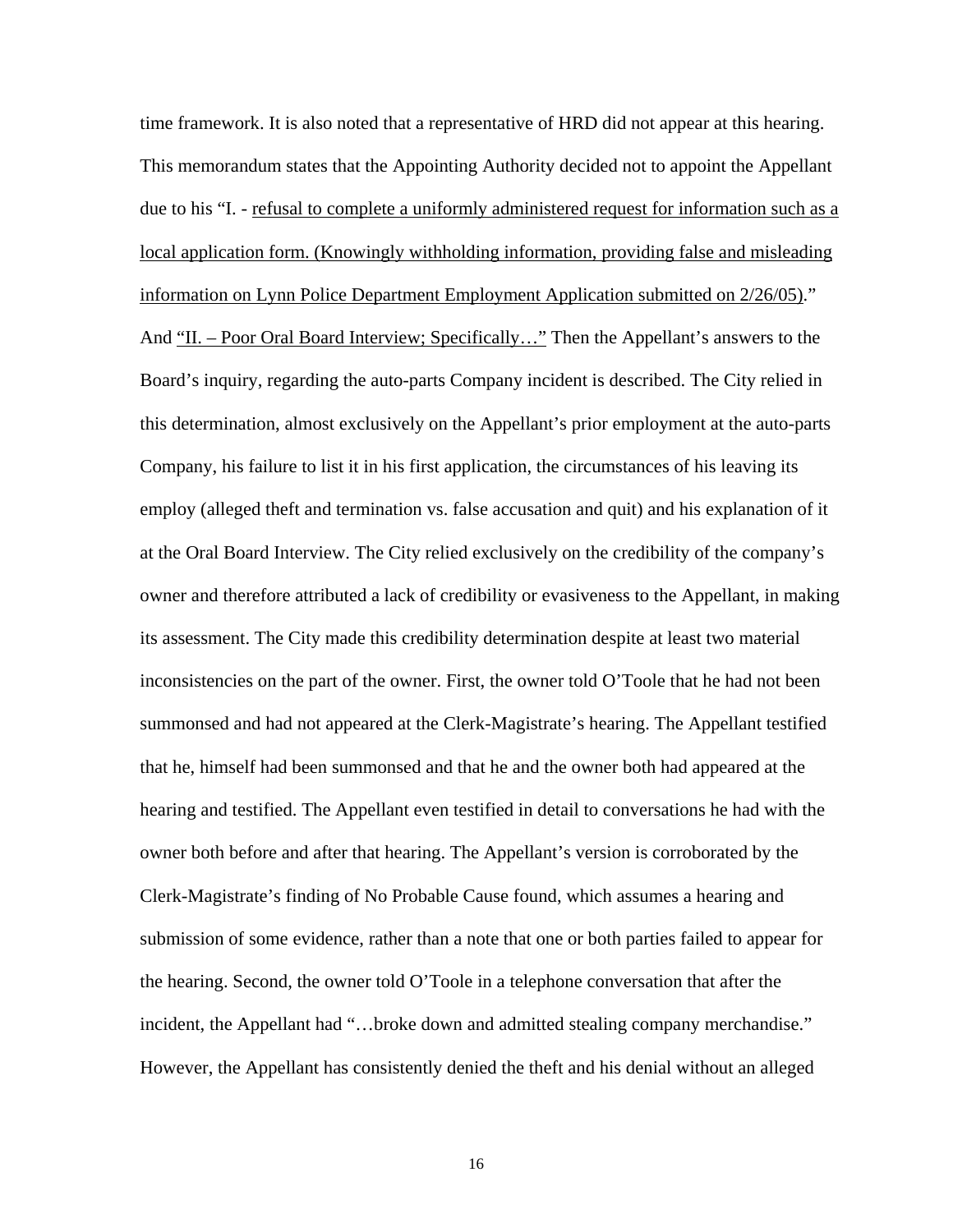confession is corroborated by the Lynn Police Department incident report, which was completed immediately after the alleged incident. Finally the Appellant stated at the Oral Board interviews and testified at this Commission hearing that he omitted the auto-parts company and three other prior employments "because he thought they were irrelevant." (Testimony of Appellant and O'Toole, Exhibit 4)

39. The Appellant testified at this Commission hearing that he omitted the auto-parts company and three other prior employers on the first application "because he thought they were irrelevant." He described what he meant by "irrelevant". They were all "temporary employment", held for a "short time" and "two to three months, part-time", a matter of months. He testified; "… in my mind …I did not feel it was relevant", "… I felt I gave them enough, (full-time jobs)". "What could you get out of these, (employments)?" I worked another full-time job at Blockbuster, at the same time that I had those part-time jobs. I considered those part-time jobs as "secondary supplements". I've been employed for a long time and had other full-time jobs. "I felt I gave them enough jobs, over ten years". "The other candidates at the orientation didn't have nearly the experience I had!" I've been employed by my current and then employer, "Lynn Ladder Co. for nine (9) years." "I didn't think [the auto-parts company owner] would even know me." "I didn't view the incident at the [autoparts Co.] as a cloud but on a positive note, positive and move on." This hearing officer examined the Appellant on this issue; The Appellant was asked if by "relevant" he meant that the City could gain something substantive from those employments regarding his employability? The Appellant answered "Yes" that is what I meant. The Appellant did admit in retrospect, after the problems he has had that "I made an error in judgment by omitting (those employments) from the (first) application." (Testimony of Appellant)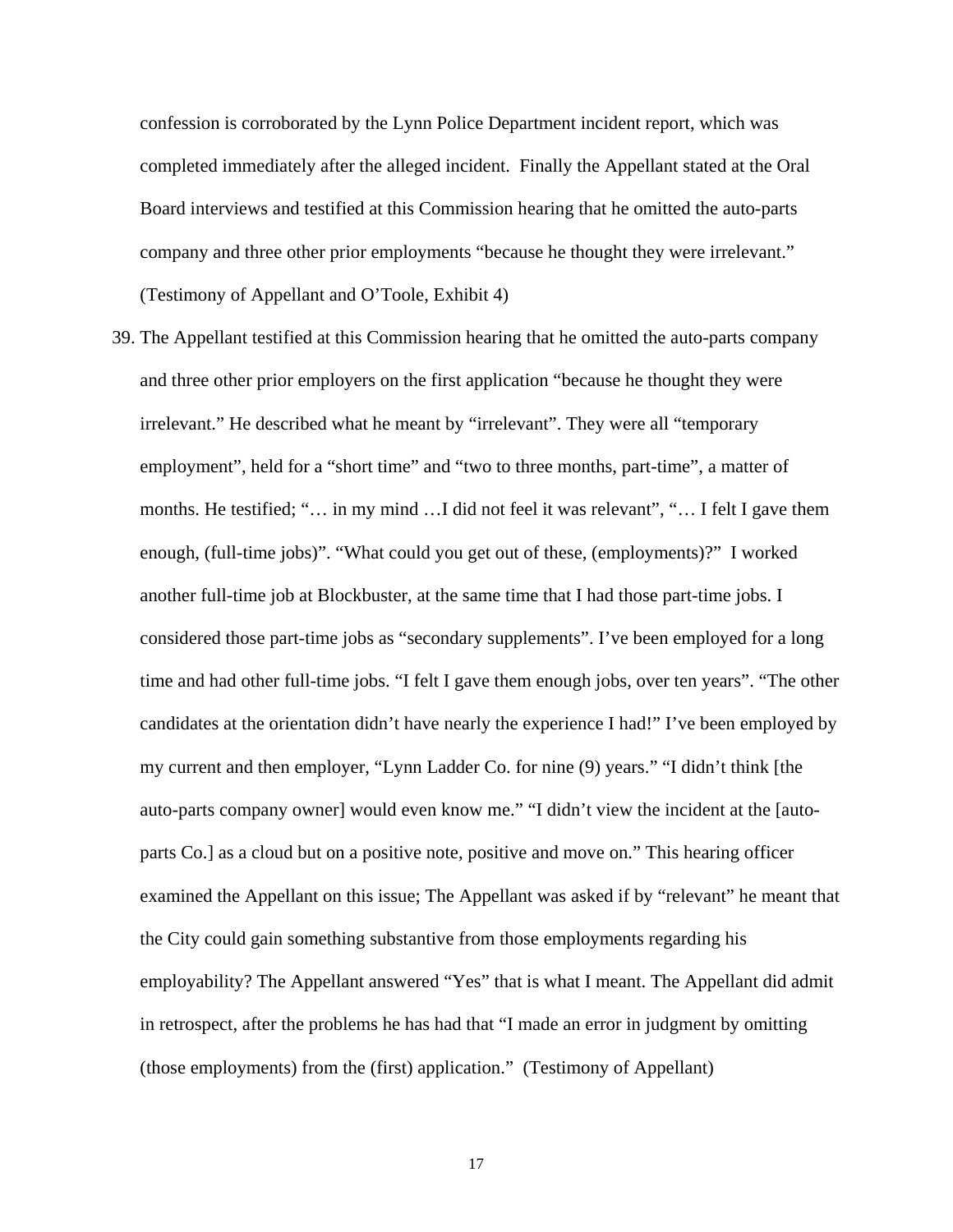- 40. The Appellant's appearance, dress and demeanor were appropriate. He did not try to exaggerate or embellish his answers. He was straightforward, direct and prompt in his answers. He testified sometimes with a layperson's language or expression which seemed genuine and heart-felt. His testimony was consistent with all of his prior written and oral statements on the issues and corroborated by the best available sound evidence, such as police and court records. He promptly provided details when asked or stated that he didn't know the answer, if it was beyond his purview of knowledge. He admitted that the omitted information was an error of judgment. He also admitted that it was likely that he would have been fired if he had not first quit. His detailed employment applications provided no negative background information while providing a long history of documented success. He graduated from High School and was a member of the National Honor Society. He took courses at three different colleges, including Northeastern University. He is a veteran of the US Air Force serving as A Military Police, (MP) from May 1992 to October, 1994, then receiving an Honorable Discharge. He listed, as required three personal references, on each application, including a retired Lynn Police Officer and the owner of Lynn Ladder Company, his then current employer for whom he had been employed since October, 1996. I find the Appellant's testimony to be honest, accurate and reliable. He is a credible witness, whose testimony is attributed great weight. (Exhibits, testimony, reasonable inferences and demeanor of witnesses)
- 41. The City, as part of its investigation contacted the Appellant's then current employer, Lynn Ladder Company. The Appellant had been employed there since October, 1996. The Sales Manager, who supervised the Appellant, described him as a "great worker, who is one of the company's best sales persons", with an excellent attendance record and an employee he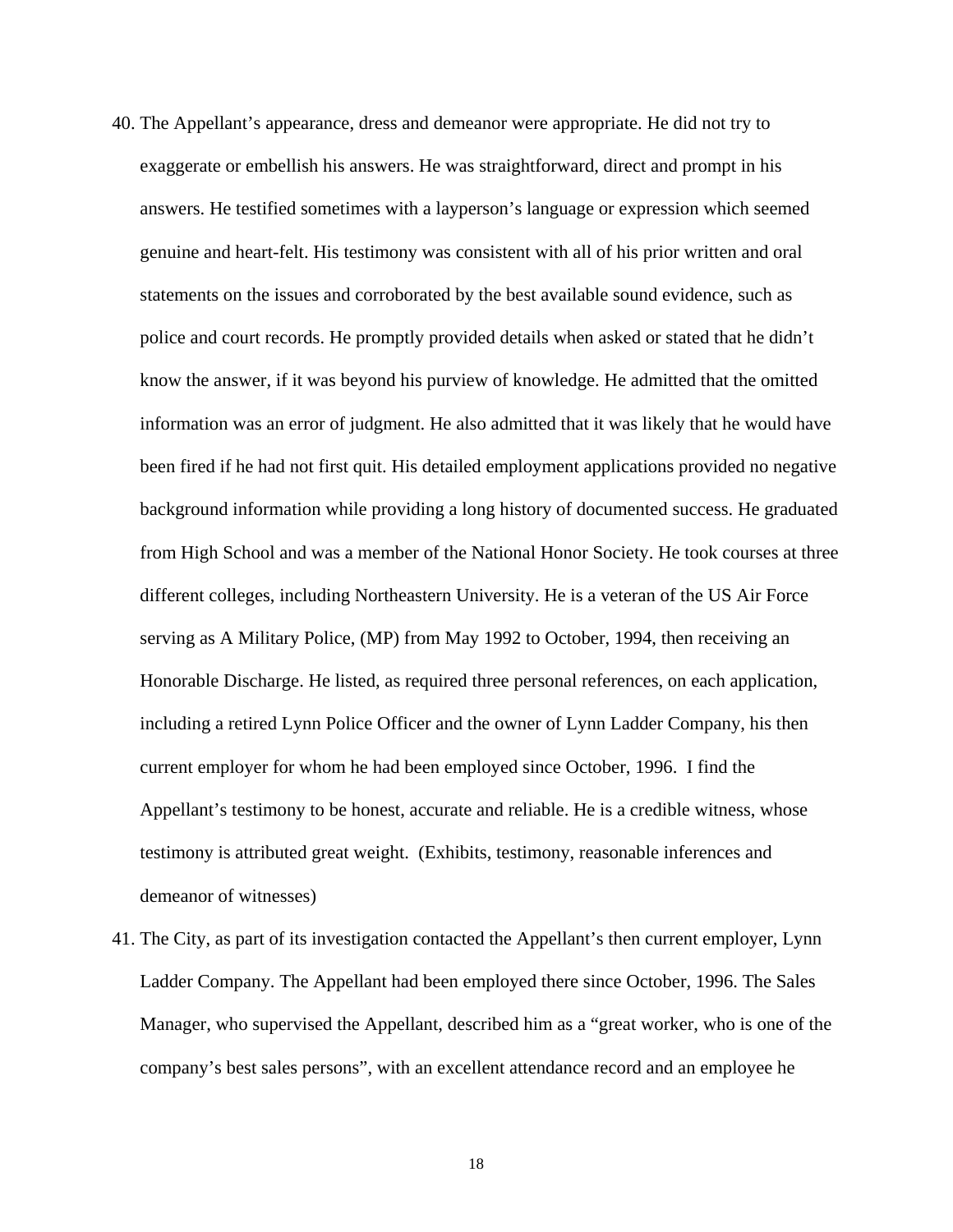would hate to lose. The Sales Manager wished he had more employees like the Appellant. The Appellant also listed the owner of Lynn Ladder Company as a personal reference on his application. Lynn Ladder Company is a well known and long established Company and the Appellant, a long term employee. This owner would have been a more reliable source of information regarding the Appellant's character and conduct than the owner of the auto-parts company, whose motive, credibility or reliability is suspect. (Exhibit 4,Exhibits and testimony, testimony of O'Toole)

42. The omission of information provided to an inquirer might be an indication of an attempt to deceive, mislead or otherwise deprive the inquirer of relevant and material information, which the inquirer might use for some legitimate purpose, e.g. as here, a determination of his qualifications for a police officer position. I find that the Appellant's omission of prior employment on his initial application was not intended to deceive, mislead or deprive the City of information that might reasonably lead to information that could be used to determine his qualification for employment. In other words, he was not trying to hide negative information that might disqualify him from this employment opportunity. The Appellant gave spontaneous, descriptive, plausible layperson, state of mind explanations for the omissions that are reasonable and believable in the context of his work experience and background. His answers rang true. The omission of prior employers seems to be the Appellant's interpretive application of the language, in his attempt to provide "relevant" and material information. He admitted, in retrospect that he made a mistake of judgment. (Administrative notice, exhibits, testimony, reasonable inferences and demeanor of witnesses)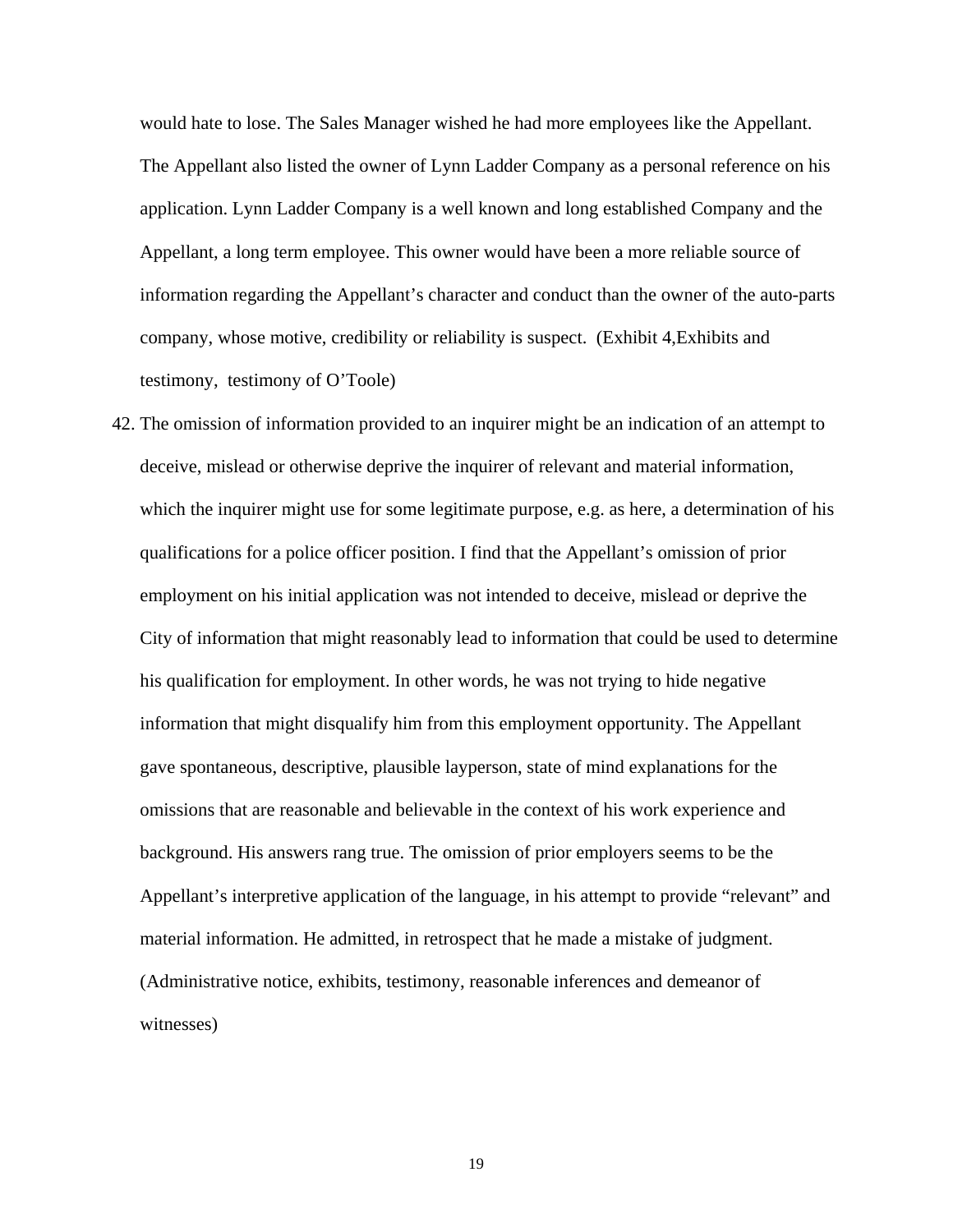- 43. O'Toole was in charge of both background investigations for the Appellant and sat as a member of both Oral Boards for his interviews. O'Toole testified at the Commission hearing and claimed that it was not the Appellant's specific answers to interview questions but "in general" that the Board determined him to be "evasive". O'Toole often qualified his answers with the preface; "I believe..." O'Toole admitted that nothing negative was learned from any of the omitted employers other than the alleged theft incident. O'Toole admitted that he did not know what the Appellant's motive was, for omitting the prior employers on the initial application. O'Toole admitted that the owner told him that he did not receive a summons to appear at the Clerk-Magistrate hearing and therefore did not appear. O'Toole testified that he did not know whether either the owner or the Appellant appeared at that hearing. O'Toole did not testify that he made any attempt to contact the Lynn Police Officers who wrote the incident report, The Clerk-Magistrate's office regarding the details of the finding of No Probable Cause found or the owner subsequent to his conversation regarding the owner's claimed non-appearance at the Clerk-Magistrate's hearing and the Appellant's alleged confession. O'Toole did not testify that he made any investigation into the criminal background of the co-worker the Appellant told him, might have committed the theft, if indeed a theft had occurred. O'Toole admitted that the Appellant was not required to do anything beyond receiving a finding of No Probable Cause found from the Clerk-Magistrate, to determine the matter to be resolved in the Appellant's favor. ( Exhibits, testimony, demeanor, reasonable inferences, Testimony of O'Toole)
- 44. Captain O'Toole by his own testimony has great experience in conducting background investigations on candidates for the position of Lynn Police Officer. He has commanded the Lynn Police Department Professional Standards Bureau, which conducts these background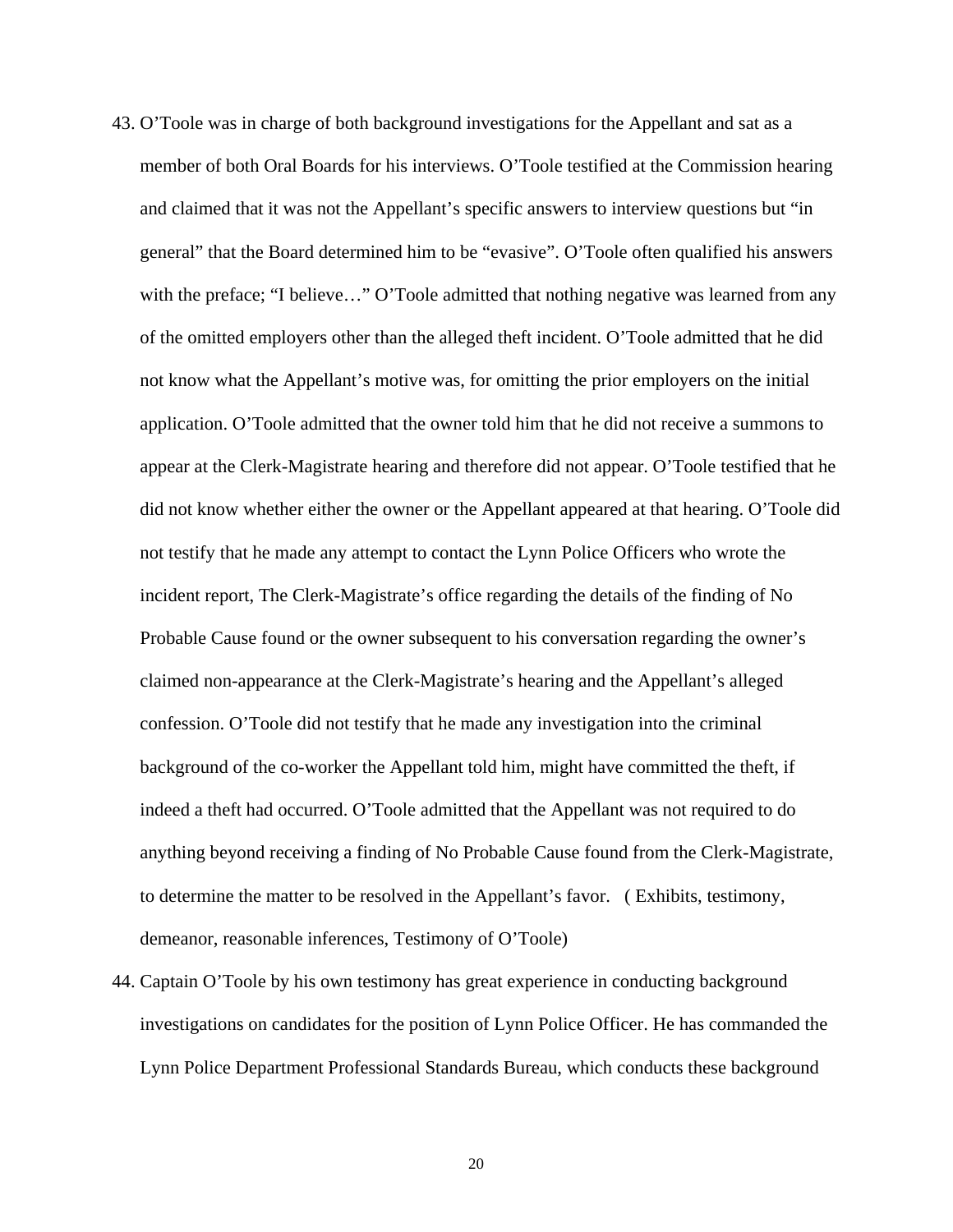investigations, since 1996, ironically the same year of the alleged theft which is pivotal in this bypass matter. The duties and responsibilities of O'Toole in overseeing the Bureau also include the oversight of the "Training Unit, Internal Affairs and Evidence and Court Operations." O'Toole testified at the Commission this hearing, on December 10, 2007 that he had conducted between 100 and 200 candidate background investigations since he took command of the Bureau in 1996. However, he also previously testified at the earlier Commission hearing on December 1, 2005, that he had over 200 such investigations, at that point in time. O'Toole conducted both investigations on the Appellant's two applications and was a member of both Oral Interview Boards which resulted in the bypasses for the Appellant, based on O'Toole's recommendations. It is clear that O'Toole believed the accusation against the Appellant of theft was true, despite the Lynn District Court Clerk-Magistrate's finding of No Probable Cause found, after a criminal complaint application hearing. O'Toole refused to believe the Appellant's repeated, emphatic, detailed oral and written denials of the theft. O'Toole refused to believe the Appellant's denial despite the documented inconsistencies in the accusing owner's version. Those inconsistencies are: the owner's claim that he did not receive a summons and therefore did not appear at the Clerk-Magistrate's hearing and the owner's claim that the Appellant admitted to the theft at the time of the incident. The Appellant's testimony is corroborated by the court record and the Lynn Police Department report on the day of the incident, which contradicts the owner's version. O'Toole's apparent failure to investigate the inconsistencies with the Clerk-Magistrate's office and the Lynn Police Officers involved and his choice to rely instead, on the suspect credibility of the owner, shows a profound lack of curiosity if not a willful disregard for the truth of this pivotal alleged theft incident. Contrary to O'Toole's testimony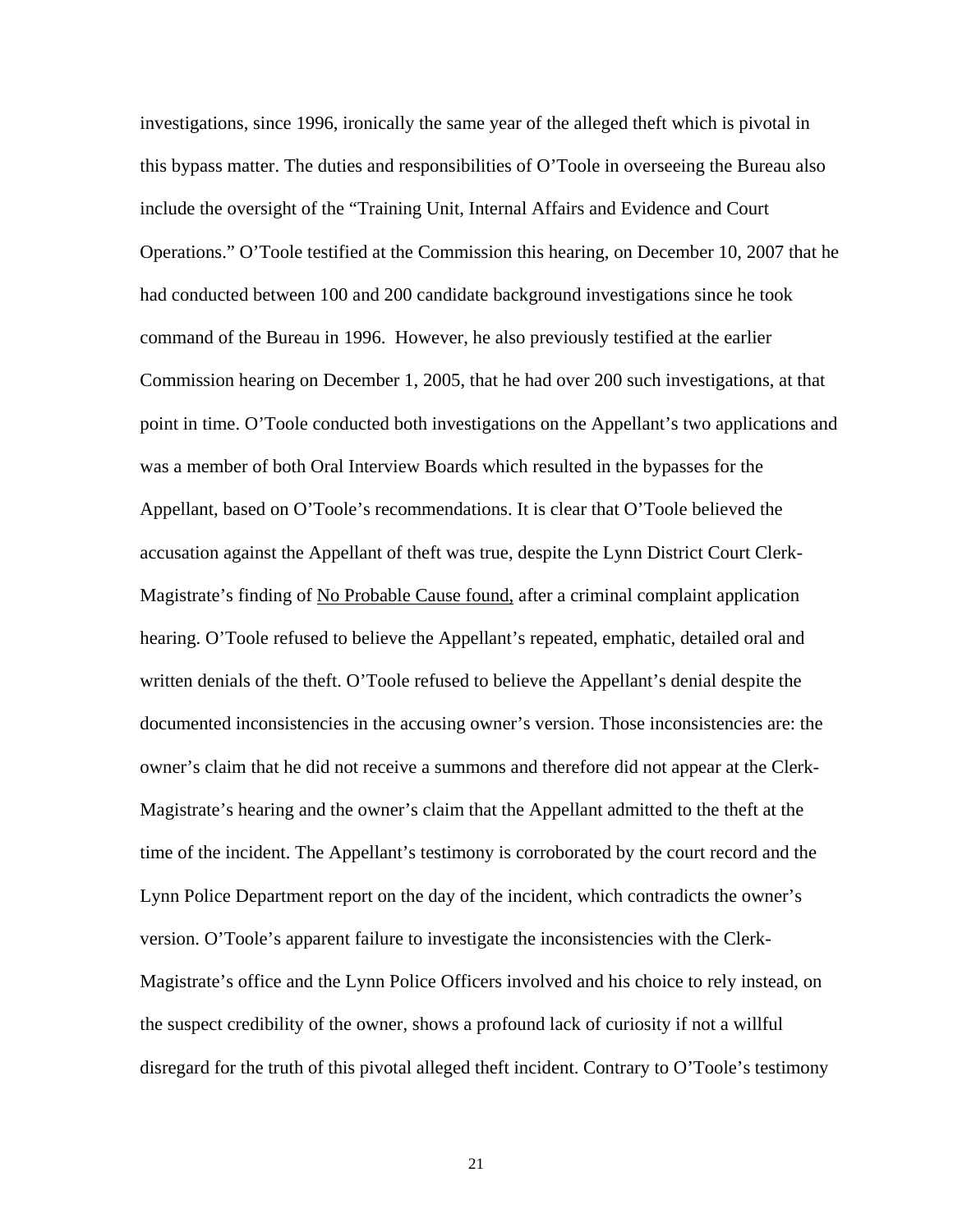that the alleged theft was an "adverse incident" for the Appellant, and therefore something to be hidden, it was finally determined by the Clerk-Magistrate, in favor of the Appellant. O'Toole, the City's sole witness, did not present any evidence that he followed-up with a criminal background check of the co-worker named by the Appellant as a likely suspect for the claimed theft. Instead, O'Toole took the Appellant's suggestion of a likely suspect, if indeed a theft had occurred, as an attempt by him to deflect blame. O'Toole took the Appellant's suggestion of another suspect as further evidence of the Appellant's "evasiveness" and lack of credibility. In effect, O'Toole would not accept any statement by the Appellant about the alleged theft, as truthful, except an admission to the crime. O'Toole did not testify that he contacted the retired Lynn Police Officer or others listed as references on the Appellant's application, in his investigation of the Appellant's credibility. O'Toole did testify that he did not learn anything negative from any of the other prior employers. O'Toole serving two roles in each bypass; that of investigator and Oral Interview Board member seems to be at least a potential conflict of interest. It seems that he would seek as a Board member to affirm the conclusions of his own investigation. O'Toole's testimony in this matter is unreliable. Although O'Toole may not have intended to be untruthful, his unjustified haste, his acts and omissions, especially those leading to his decision to believe the owner and disbelieve the Appellant exhibit a willful disregard for the truth under the circumstances of this case. O'Toole's shortcomings heretofore described, are tantamount to a lack of good faith and denied the Appellant an opportunity for fair consideration. (Exhibits, testimony, reasonable inferences, testimony and demeanor of O'Toole)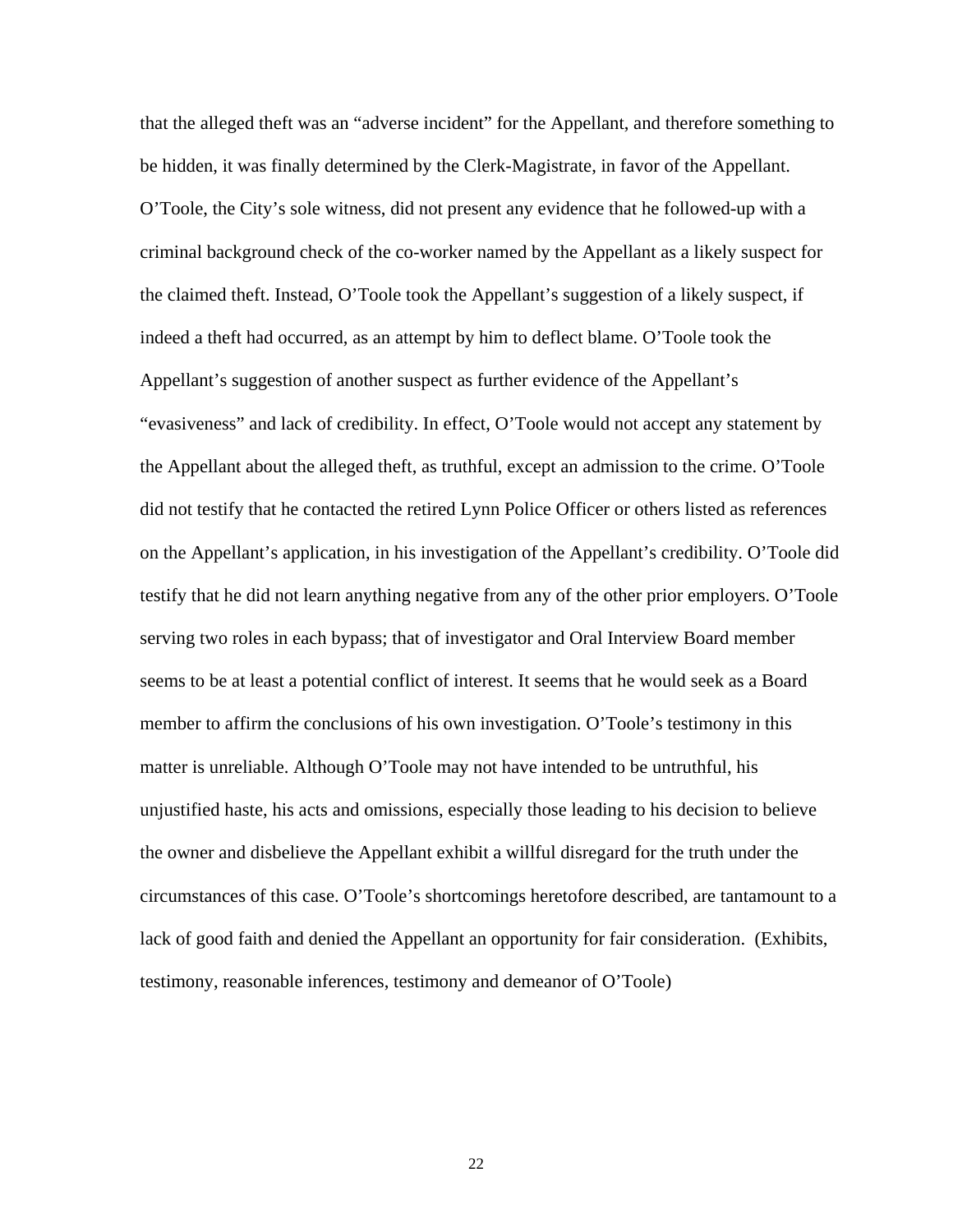- 45. On November 14, 2005, the Appellant was notified of his bypass in a letter from the City of Lynn. The letter stated the reason for the bypass was that the Appellant "failed to meet the requirements of the Board of Background Review". (Case file docket entry)
- 46. On November 14, 2005, The City of Lynn sent a letter to the personnel administrator, (HRD), stating that the "bypass reasons" for the Appellant and four (4) other candidates. That they "failed to meet the requirements of the Board of Background Review." (Case file docket entry)

# **HEARING COMMISSIONER'S OPINION (Commissioners Henderson and Taylor)**

The role of the Civil Service Commission is to determine "whether the Appointing Authority has sustained its burden of proving that there was reasonable justification for the action taken by the appointing authority." City of Cambridge v. Civil Service Commission, 43 Mass. App. Ct. 300, 304 (1997). The issue for the Commission is "not whether it would have acted as the appointing authority had acted, but whether, on the facts found by the commission, there was reasonable justification for the action taken by the appointing authority in the circumstances found by the commission to have existed when the Appointing Authority made its decision." Watertown v. Arria, 16 Mass. App. Ct. 331,334 (1983). *See* Commissioners of Civil Servo V. Municipal Ct. of Boston, 369 Mass. 84, 86 (1975) and Leominster V. Stratton, 58 Mass. App. Ct. 726, 727-728 (2003). Reasonable justification means the Appointing Authority's actions were based on adequate reasons supported by credible evidence, when weighed by an unprejudiced mind, guided by common sense and by correct rules of law. Selectmen of Wakefield v. Judge of First Dist. Ct. of E. Middlesex, 262 Mass. 477, 482 (1928); Commissioners of Civil Service v. Municipal Ct. ofthe City of Boston, 359 Mass. 214 (1971). The appointing authority is expected to exercise sound discretion under the circumstances of the particular appointment, whether it is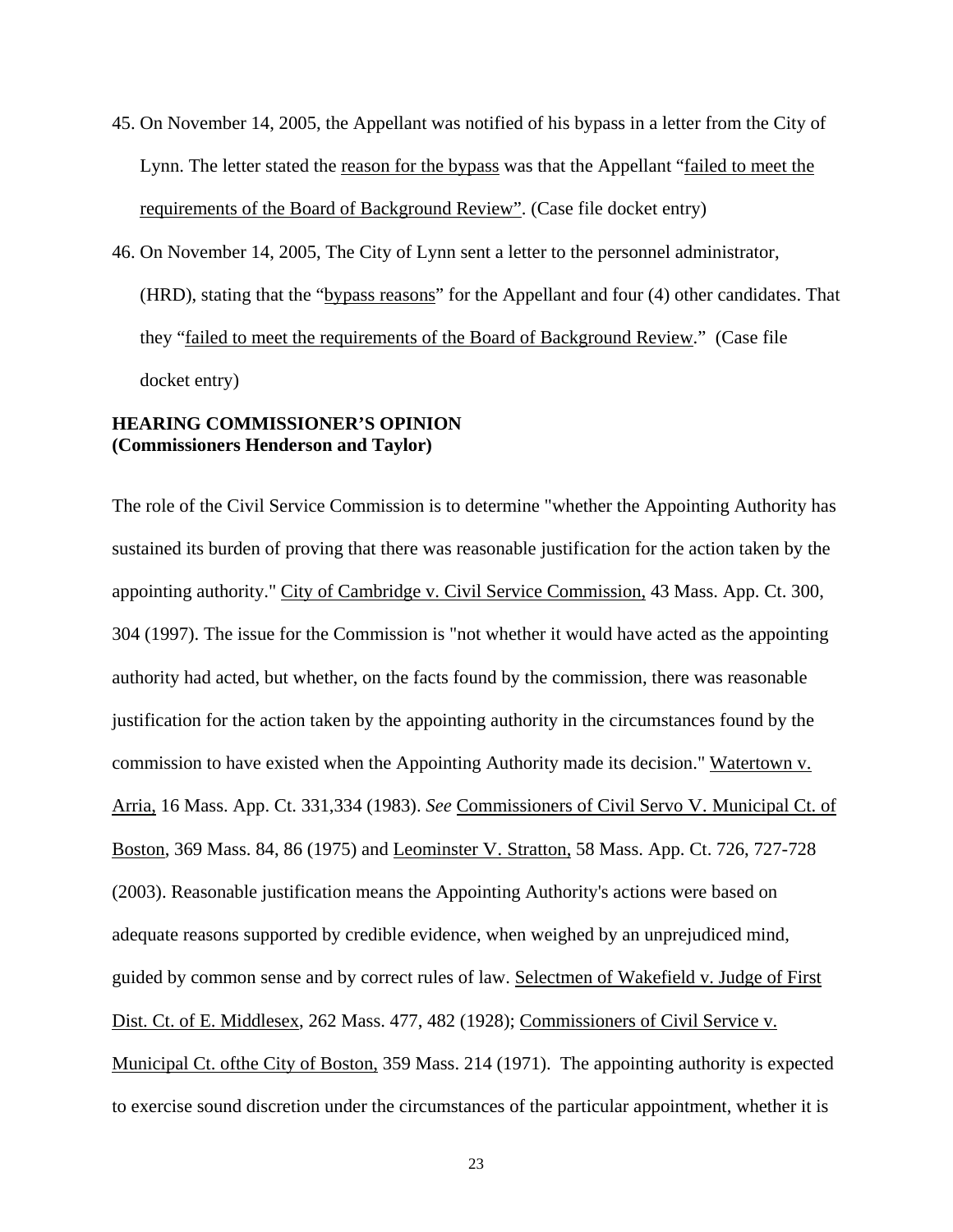a promotional or original appointment. The appointing authority may select, in the exercise of a sound discretion, among persons eligible for promotion or may decline to make any appointment. See the following line of cases cited in Goldblatt vs. Corporation Counsel of Boston, 360 Mass 660, 666 (1971) Commissioner of the Metropolitan Dist. Commn. v. Director of Civil Serv., 348 Mass 184, 187-193 (1964). See also Corliss v. Civil Serv. Commrs. [242](http://socialaw.gvpi.net/sll/lpext.dll/sll/sjcapp/sjcapp-1606793#sjcapp-242-32-mass-46--32-61)  [Mass. 61](http://socialaw.gvpi.net/sll/lpext.dll/sll/sjcapp/sjcapp-1606793#sjcapp-242-32-mass-46--32-61), 65; Seskevich v. City Clerk of Worcester, [353 Mass. 354](http://socialaw.gvpi.net/sll/lpext.dll/sll/sjcapp/sjcapp-0896575#sjcapp-353-32-mass-46--32-354), 356; Starr v. Board of Health of Clinton, [356 Mass. 426](http://socialaw.gvpi.net/sll/lpext.dll/sll/sjcapp/sjcapp-0866555#sjcapp-356-32-mass-46--32-426), 430-431. Cf. Younie v. Director of Div. of Unemployment Compensation, [306 Mass. 567,](http://socialaw.gvpi.net/sll/lpext.dll/sll/sjcapp/sjcapp-1312350#sjcapp-306-32-mass-46--32-567) 571-572. A judicial judgment should "not be substituted for that of . . . [a] public officer" who acts in good faith in the performance of a duty. See M. Doyle & Co. Inc. v. Commissioner of Pub. Works of Boston, [328 Mass. 269](http://socialaw.gvpi.net/sll/lpext.dll/sll/sjcapp/sjcapp-1135130#sjcapp-328-32-mass-46--32-269), 271-272." The discretionary acts of a public official are predicated on the fundamental expectation that the acts are made with honesty and good faith. The Appeals Court stated clearly on this presumption "We are not unmindful of the presumptive good faith and honesty that attaches to discretionary acts of public officials, see Foster from Gloucester, Inc. v. City Council of Gloucester, [10 Mass. App. Ct. 284](http://socialaw.gvpi.net/sll/lpext.dll/sll/sjcapp/sjcapp-2254638#sjcapp-10-32-mass-46--32-app-46--32-ct-46--32-284), 294 (1980), but that presumption must yield to the statutory command that the mayor produce "sound and sufficient reasons" to justify his action." Foot note 11. Mayor of Revere vs. Civil Service Commission & others, 31 Mass App Ct 315, 321 (1991)

However, personnel decisions that are marked by political influences or objectives unrelated to merit standards or neutrally applied public policy represent appropriate occasions for the Commission to act. City of Cambridge, 43 Mass. App. Ct. at 304. All candidates must be adequately and fairly considered. The Commission will not uphold the bypass for an Appellant where it finds that "the reasons offered by the Appointing Authority were untrue, apply equally to the higher ranking, bypassed candidate, are incapable of substantiation, or are a pretext for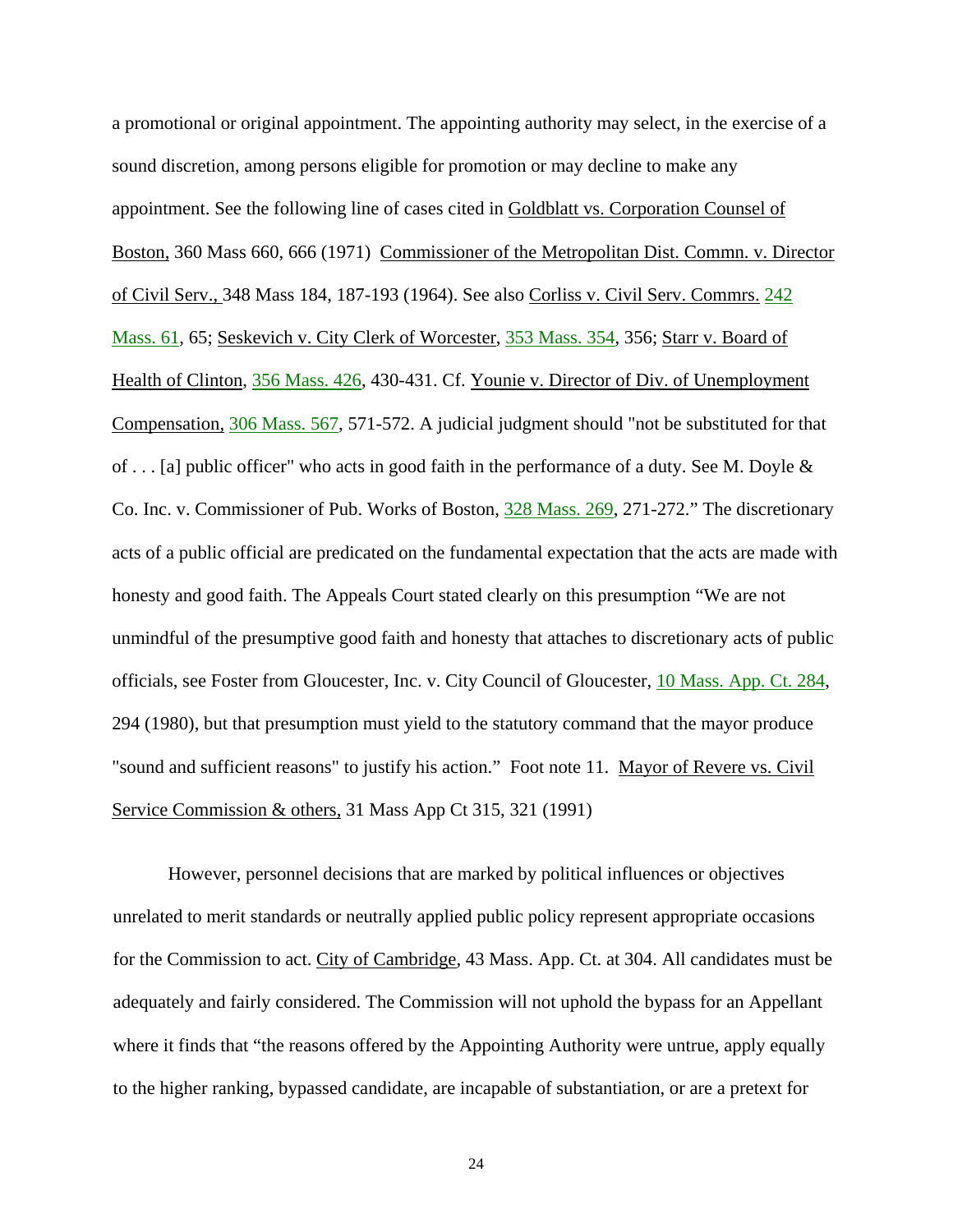other impermissible reasons." Borelli v. MBTA, 1 MCSR 6 (1988). G.L. c. 31, s. 2(b) requires that bypass cases be determined by a preponderance of the evidence. A "preponderance of the evidence test requires the Commission to determine whether, on the basis of the evidence before it, the Appointing Authority has established that the reasons assigned for the bypass of an Appellant were more probable than not sound and sufficient." Mayor of Revere v. Civil Service Commission, 31 Mass. App. Ct. 315 (1991); G.L. c. 31, § 43.

In the present case, the City of Lynn failed to show that the Appellant's second bypass was reasonably justified. The Appellant was bypassed the first time due to the omissions of prior employers on his first application. Those omitted employers were part-time temporary or shortterm employment, while he worked another full-time job. The City believed on the first application, that the Appellant omitted his short term employment at an auto-parts company because the company's owner had accused him of theft and terminated his employment because of it.

The Appellant's omission of employment information in his first application, namely his position at the auto-parts Company - tainted or created "bias" against the Appellant on his second application, thus he was not afforded a fair opportunity to explain himself on his second application. The City, (Captain O'Toole), had already made up its mind that it would bypass the Appellant even before the second Oral Board Interview. The second Oral Board Interview was a sham. The City could not identify what answers regarding the pivotal, alleged auto-parts company theft would have been acceptable, other than the Appellant's admission to the crime. The Appellant was deemed to be evasive or lacking in credibility for refusing to admit to the theft. The Appellant did not commit the theft and he quit that job due to the owner's false accusation, nine years earlier. The Appellant persistently and emphatically denied the theft and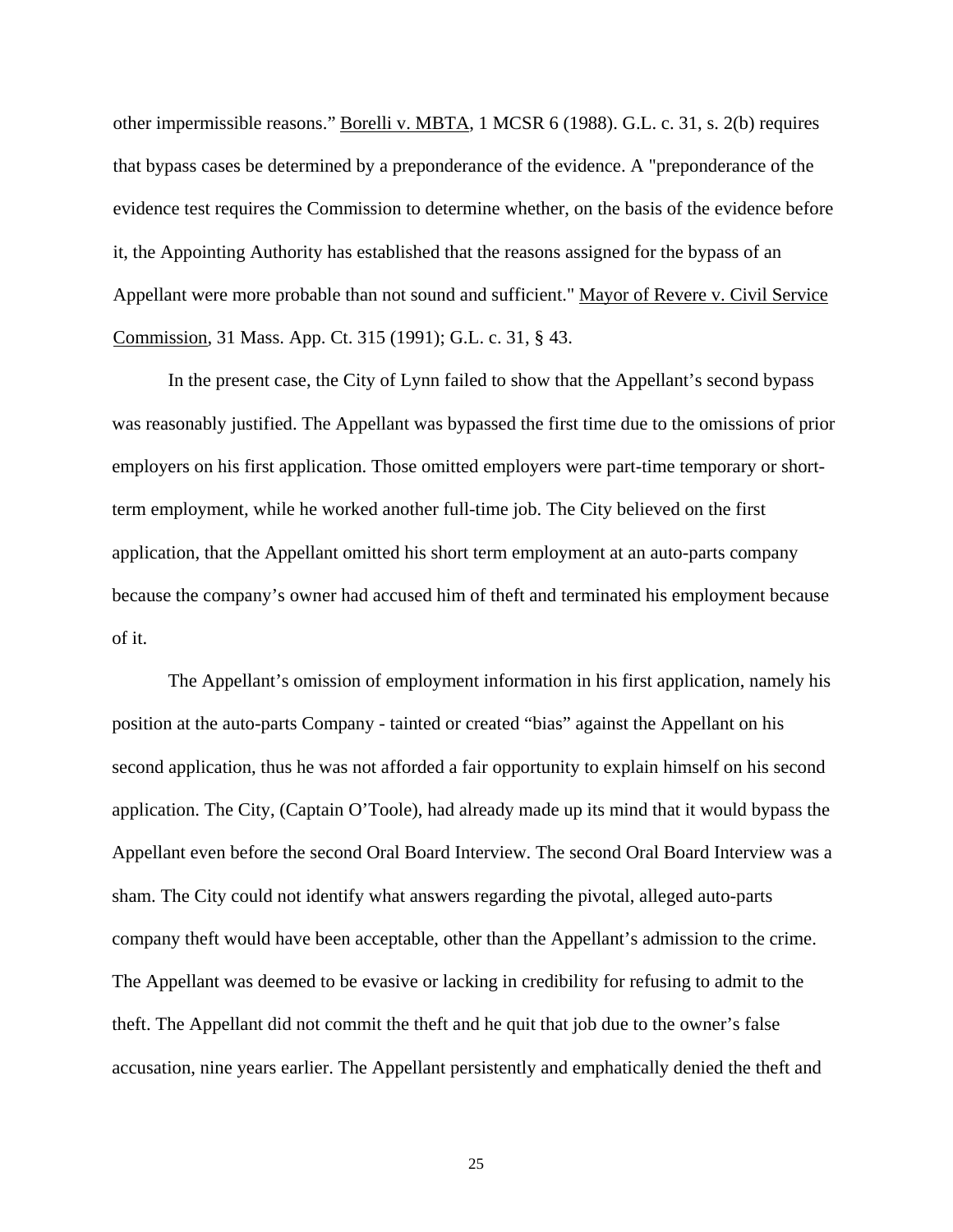job termination both verbally and in writing. The Appellant's repeated testimonial denial of the crime and other related circumstances is substantiated and corroborated by the contemporaneous, court records and Lynn Police Department reports of the incident. No Probable Cause was found by the Lynn District Court Clerk-Magistrate, on a complaint application, after a hearing.

Captain O'Toole, the City's sole witness and operative in this matter testified that he gave the Appellant "the benefit of the doubt" in the face of the persistent, opposing versions of the theft incident, between the Appellant and the Company owner. The City argued that the Appellant intentionally omitted his prior employment at the auto-parts Co. due to the "adverse" incident, associated with leaving that employment. The City argued that the omission was a matter of "untruthfulness" and motivated by a desire to remove an impediment to his employability. However, the circumstances as found here show O'Toole's reckless indifference to the Appellant's corroborated version of events. O'Toole refused to believe the Appellant's denial despite the documented inconsistencies in the accusing owner's version. Those inconsistencies are: the owner's claim that he did not receive a summons and therefore did not appear at the Clerk-Magistrate's hearing and the owner's claim that the Appellant admitted to the theft at the time of the incident. The Appellant's testimony corroborated by the court record and the Lynn Police Department report on the day of the incident, contradicts the owner's version. O'Toole's apparent failure to investigate the inconsistencies with the Clerk-Magistrate's office and the Lynn Police Officers involved and his choice to rely instead, on the suspect credibility of the owner, shows a profound lack of curiosity if not a willful disregard for the truth of this pivotal alleged theft incident. O'Toole's haste, negligence, unsupported assumptions, acts and omissions in this matter is tantamount to a lack of good faith in his investigation of and the substantiation of the stated reasons for bypass.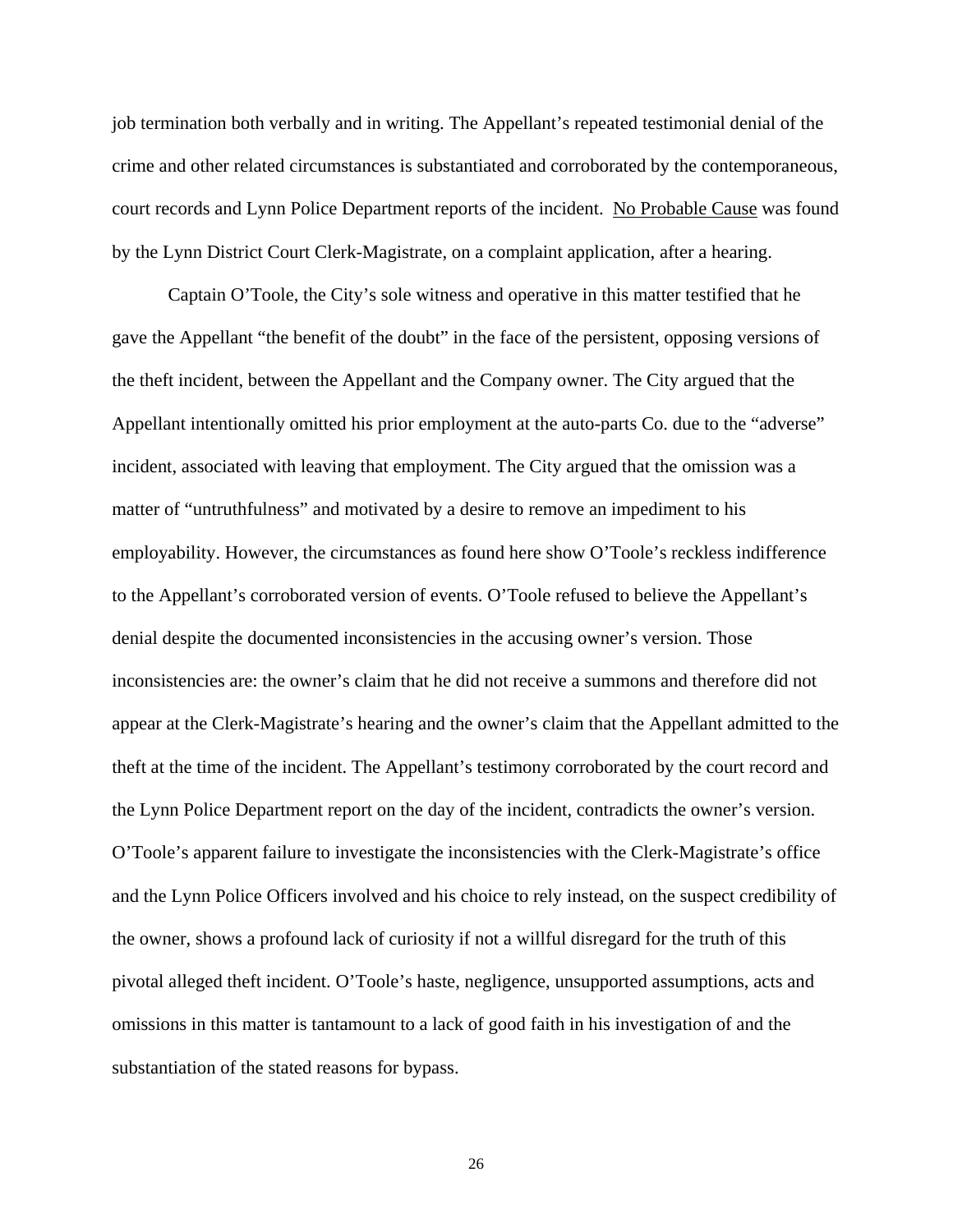The background investigation completed by Captain O'Toole for the Appellant's second application was insufficient to support a finding that the Appellant had indeed committed larceny at Auto-parts Company, and was later terminated and lied about it or omitted it to hide it from the City.

Both the Appellant and accusing owner appeared at the Clerk Magistrate's hearing (Testimony of the Appellant). The Clerk Magistrate heard the testimony of both of them, was able to assess their credibility and the evidence presented to him, and found No Probable Cause to issue a complaint. Captain O'Toole's investigation of the alleged larceny was limited solely to his conversations with the owner. He did not attempt to corroborate either party's version of events by conducting in-person interviews, or examining police and court documents of the Clerk Magistrate's hearing.

 Instead of conducting a meaningful investigation of the incident, the City decided to surprise the Appellant with its knowledge of the incident, at the first Oral Board Interview. The circumstance of five seasoned police officers surprising a young eager applicant with such a serious accusation is daunting. Yet, the Appellant held up well and maintained his denial in the face of superior numbers. However, the Oral Board refused to accept his assertion of false allegation of theft and quitting. The Board instead, labeled his persistent denial of any wrongdoing as evasiveness and a lack of credibility, bypassing him for that reason.

The difference between the Appellant and the owner's version of what took place warranted a further investigation. It would have been optimal for both testimonies to be heardin the presence of the Appointing Authority and the Commission. By failing to call the owner as a witness in the hearing on behalf of the City of Lynn, the Commission infers that the owner's testimony, after cross-examination, would not have been favorable to the City.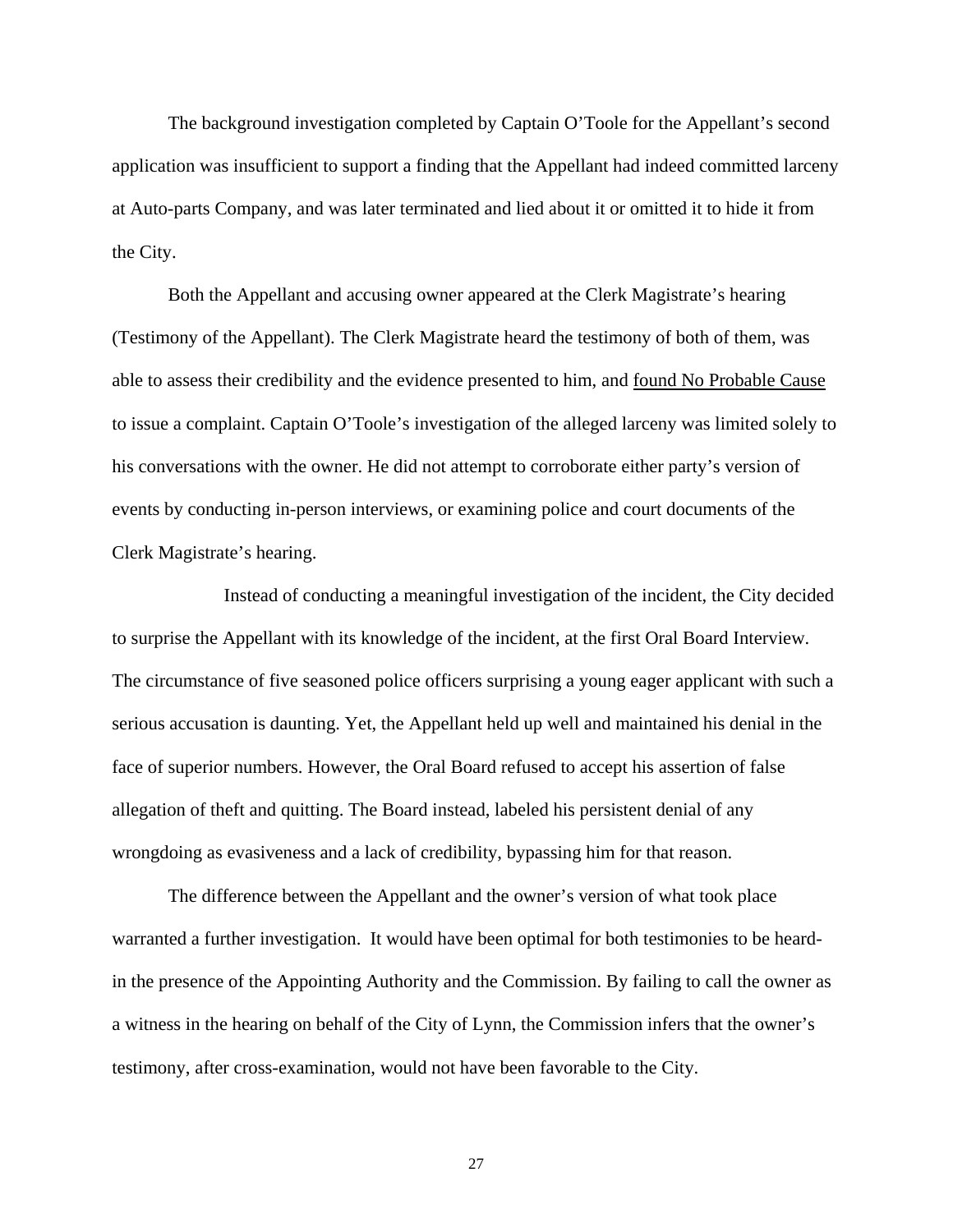The reasons submitted by the City of Lynn were not sound and sufficient, as they were not supported by a preponderance of the credible evidence as presented; the City did not have a reasonable justification for bypassing Appellant.

Commissioners Henderson and Taylor recommend the following relief:

Pursuant to the powers inherent in Chapter 534 of the Acts of 1976, as amended by Chapter 310 of the Acts and Resolves of 1993, the Commission should grant equitable relief to the Appellant and order HRD to place the Appellant's name at the top of the current and/or next certification list for the position of permanent full-time police officer that is requested by the City, so that he receives at least one opportunity for consideration. The City shall not use the same reasons for bypass on any subsequent appointment considerations. If appointed to the position, the Appellant should receive a seniority date for civil service purposes, back to the date of this unjustified bypass.

Daniel M. Henderson, Commissioner

\_\_\_\_\_\_\_\_\_\_\_\_\_\_\_\_\_\_\_\_\_\_\_\_\_\_\_\_\_\_\_\_\_\_\_\_\_\_\_\_\_\_\_\_\_\_\_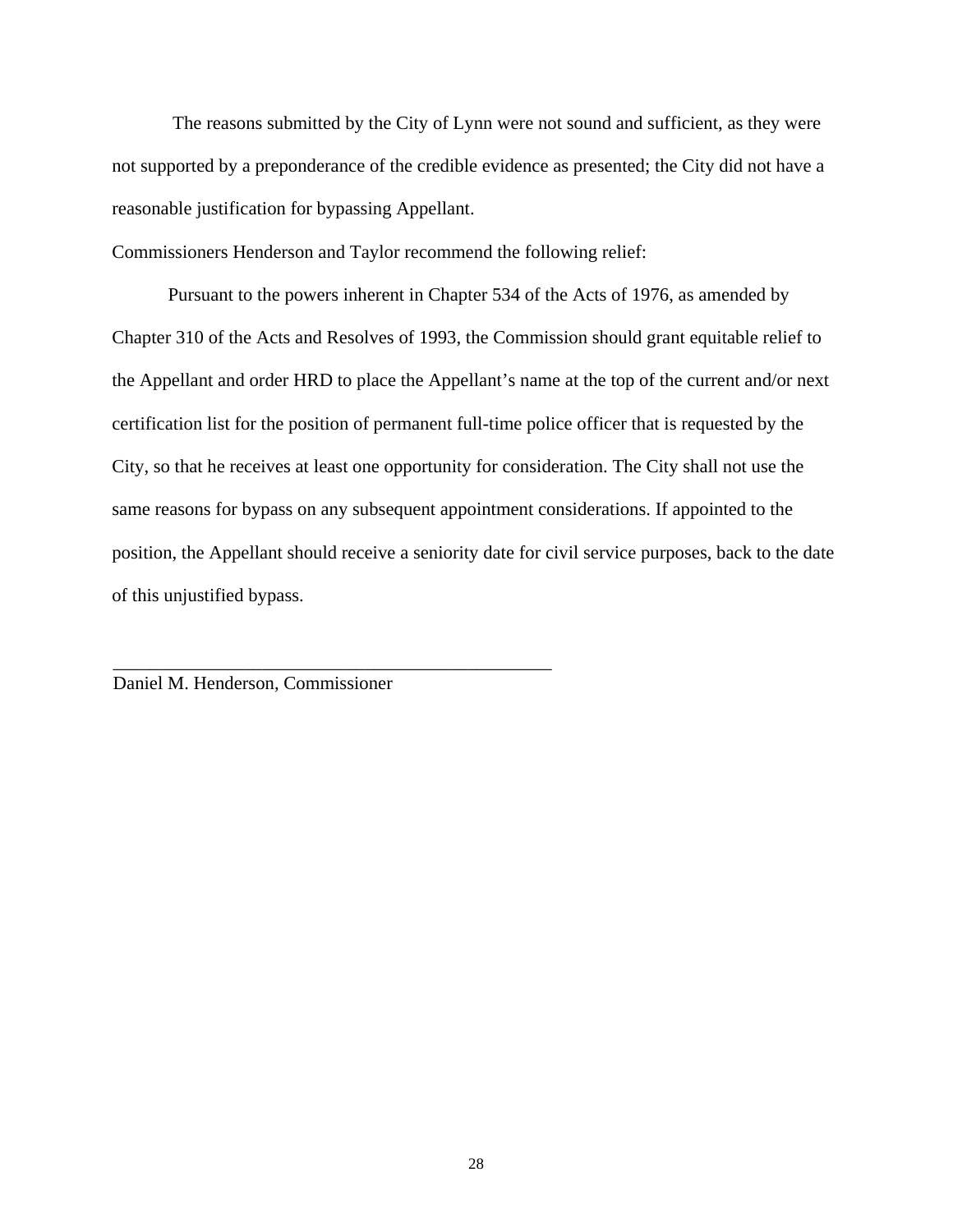# **PREVAILING OPINION (Commissioners Stein and Marquis)**

 $\overline{a}$ 

 The Appellant has failed to persuade a majority of the Commission that any action or failure to act by the Massachusetts Human Resources Division (HRD) in approving the City's reasons for bypassing the Appellant on these two occasions was erroneous. The commissioners who have not been persuaded to grant the Appellant relief take a different view of the evidence and the applicable law than expressed by the Hearing Commissioner in several respects: (1) there is too little distinction between the facts supporting the City's May 2005 by-pass of the Appellant, which a prior Commission decision has determined to be justified, and the City's October 2005 bypass of the Appellant, to warrant any different conclusion by the Commission as to the second bypass only a few months later; (2) an adverse inference should not be drawn from the failure of the City to call the Appellant's former employer (who had accused him of theft) to testify before the Commission; and (3) although the City's selection process could have been more thoroughly documented<sup>[1](#page-28-0)</sup>, the evidence does not warrant an inference that the City's investigation was tainted by "willful disregard for the truth" that is "tantamount to a lack of good faith" as the Hearing Commissioner concludes.

 It is undisputed that the Appellant, while employed full time at Cooper-Lewis, Inc., an auto body supply shop in Lynn, was accused of stealing three boxes of auto body sanding discs worth \$203.55. The owner of the auto body supply shop contacted the Lynn Police Department which sought a criminal complaint for Larceny Under \$250. A Clerk-Magistrate subsequently found no

<span id="page-28-0"></span><sup>&</sup>lt;sup>1</sup> Going forward, the Commission strongly encourages appointing authorities who use interview panels to ensure that the interview process is transparent and appropriately documented so as to ensure that candidates are treated equally and support the conclusions of the panel can be supported as credible, precisely to minimize the risk of differences of opinion that have arisen in this case. <u>See, *e.g.*, Moses v. Town of Winthrop</u>, 21 MCSR 420, 426-27 (2008)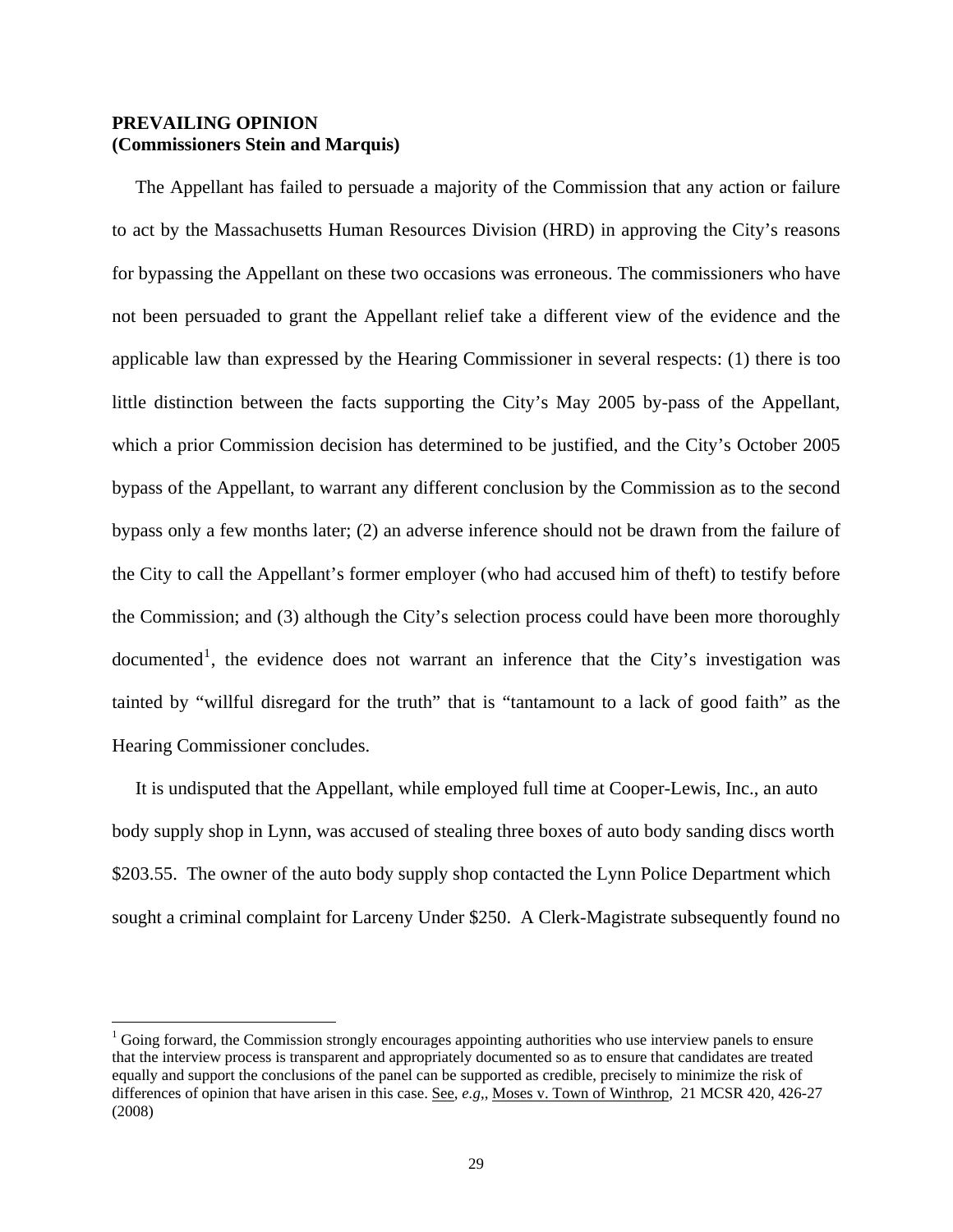probable cause to issue the complaint. (There is a question whether the evidence warrants the inference that a Cooper-Lewis, Inc. officer testified before the magistrate or not.)

 Finally, it is undisputed that the Appellant, in his first application for employment with the Lynn Police Department in 2005, failed to include his Cooper-Lewis, Inc. full time employment and also failed to include three other part time jobs in 1996, despite the clear and unambiguous written instructions to list ALL places of employment and account for ALL time periods.

 The City subsequently bypassed the Appellant, citing (1) his "refusal to complete a uniformly administered request for information such as a local application form"; and (2) the fact that he appeared to be untruthful in his responses when addressing his employment at the auto body shop. The City found that, "Given that George failed to disclose this employment in his Employment Application, his responses in addressing the employment lacked credibility".

 The Commission, in a unanimous Decision (including present Commissioners Taylor and Marquis and Bowman) adopted the findings and conclusions of Hearing Commissioner Guerin, and concluded after a full evidentiary hearing that the City had sustained its burden of proving reasonable justification for bypassing the Appellant and unanimously denied (and dismissed) the Appellant's first bypass appeal filed under Docket No G1-05-169.

 Among the findings and conclusions adopted by the Commission in its Decision accepting the City's justification for the Appellant's first by-pass:

- "[T]he Appellant . . .stated that he did not list the employment [at Cooper-Lewis, Inc.] because it was brief. . . . [H]he acknowledged that he would likely have been fired had he not quit. . . The Appellant was asked several times how this most glaring employment incident could escape his memory when he filled out his application. No answer was offered."
- "The testimony of Captain O'Toole at this hearing is considered to be very credible and is afforded a great deal of weight by the Commission. . . .He provided thoughtful and straightforward testimony."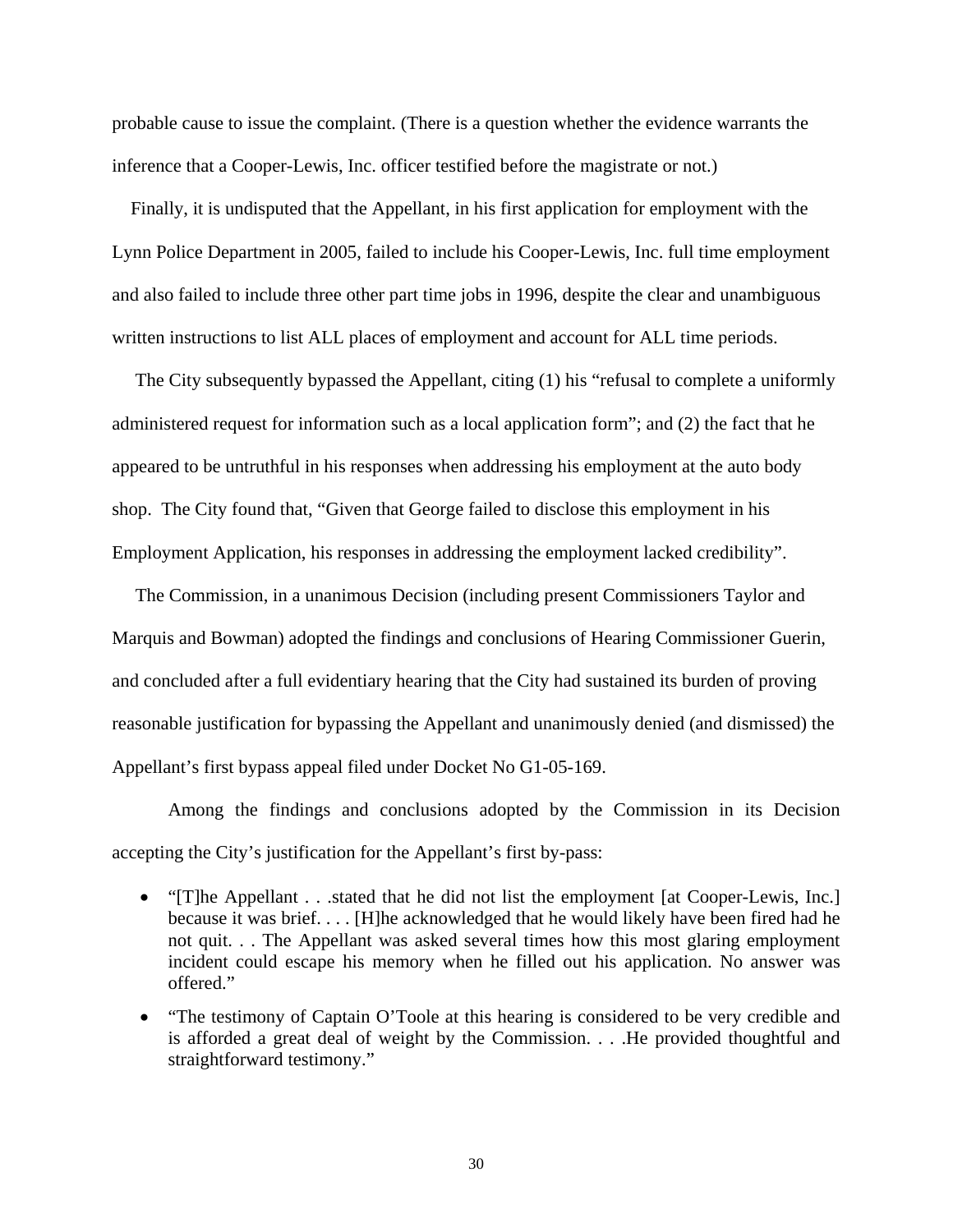- "The testimony and statements of the Appellant at this hearing, for the most part, lacked credibility. His insistence that he was now prepared to stand tall and provide all pertinent information necessary, only served to shine a brighter spotlight on his attempts to gloss over past transgressions. . . .His accounts of these critical aspects of this case resonated more as self-serving declarations than a genuine attempt at redemption."
- "The [City] presented strong and credible evidence in this case to prove that the Appellant was untruthful in preparing his employment application to the Lynn Police Department. . . . The Appellant stated he did not include it on his application because the employment was so brief. . . On this point, the Appellant lacks credibility. . . .It is quite clear that the Appellant deliberately withheld this information on his application so he would be viewed in the best possible light by the [City]."
- "The Appellant did have something to gain by being untruthful in this regard. . . [I]t is more likely than not that the Appellant was terminated or, at the very least, forced to resign . . .[H]e knowingly withheld critical information on his application. . . ."
- "Relative to the [City's] assertions that the Appellant gave evasive answers regarding the circumstances of his employment at Cooper-Lewis. The testimony and statements of the Appellant . . . for the most part, lacked credibility. . . [a] preponderance of the evidence and testimony adduced at the hearing before the Commission shows it is more likely than not that the Appellant lacked credibility and was evasive in his answers to the Oral Interview Board."
- "[U]ntruthfulness is the main issue . . . The untruthfulness of evading discussion of the circumstances relative to Cooper-Lewis, Inc. was seen by the [City] as being a worse misdeed than the circumstances themselves. Police officers are routinely called upon to prepare reports, provide sworn testimony, make public statements and mediate disputes. Integrity must necessarily be a trademark feature of anyone aspiring to work in law enforcement. Credibility is a paramount characteristic."

The Appellant then applied for the position of police officer in Lynn as part of the next hiring

cycle in 2005, and his name again appeared on the civil service certification list of eligible candidates. The Appellant listed all of the four employers, referenced above, that were missing in his previous application. After reviewing his application for a second time, granting him another interview, and conducting further follow-up with the former employer who had accused him of stealing, the City bypassed him again for the same reasons as he was bypassed five months earlier.

 The Appellant appealed his second bypass to the Commission and was again granted a full evidentiary hearing. This time, however, the hearing officer, based on essentially the same facts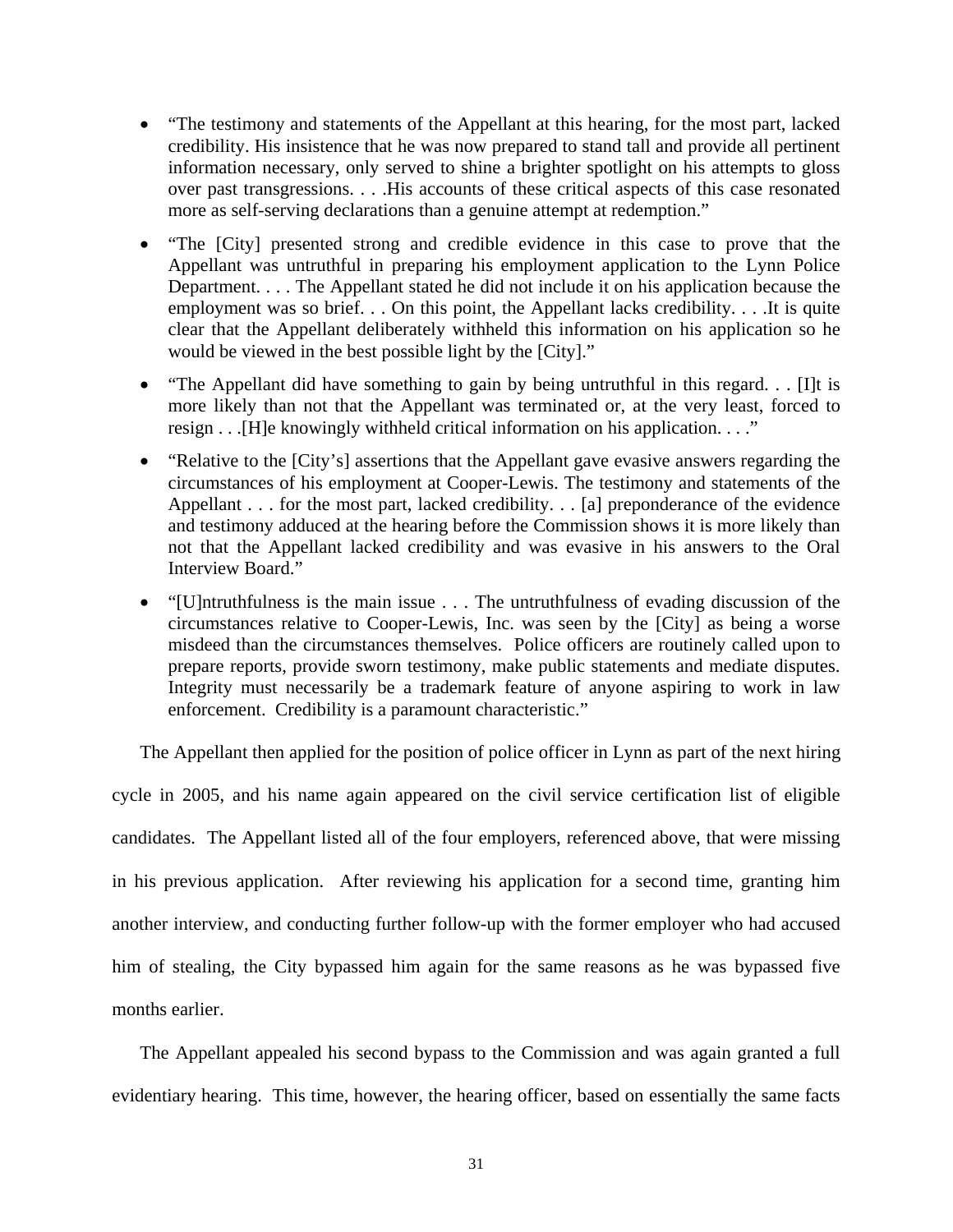presented in the first appeal, has concluded that the City did not have reasonable justification to bypass the Appellant, and recommended that the Appellant's name be placed at the top of the next list used to hire police officers, prohibiting the City from using the same reasons for bypass again.

 We are not persuaded that the evidence impels the Commission to jettison the findings and conclusions of a prior Decision and reach what seems to be a directly inconsistent conclusion. Indeed, there is some reason to conclude that the City had good reason to expect that the Commission's prior decision was preclusive of the issues that were actually litigated, including the Appellant's lack of credibility, untruthfulness and evasiveness about his employment at Cooper-Lewis, Inc. See, e.g., In Re Brauer, 452 Mass. 56, 890 N.E.2d 847 (2008) (conditions for issue preclusion); Jarosz v. Palmer, 436 Mass. 536, 766 N.E.2d 482 (2002) (same) Moreover, whether or not a party is legally precluded from re-litigating an issue previously decided by the Commission, parties that come before the Commission should be able to rely on some level of consistency and predictability in regard to the decision-making process and to impugn the Commission's prior Decision involving the same issues and the same parties undermines those principles.

The Hearing Commissioner chooses to focus on the fact that a Clerk-Magistrate found no probable cause that the Appellant allegedly stole merchandise from the auto body parts shop. The City had good reason to question the Appellant's credibility in regard to the allegation itself. The Hearing Commissioner missed the point in suggesting that omission of <u>four</u> prior employers, one of which ended after the Appellant was accused of theft "seems to be the Appellant's *interpretative application of the language*, in his attempt to provide 'relevant' and material information." (Finding #42, *emphasis added*) The plain language of the employment application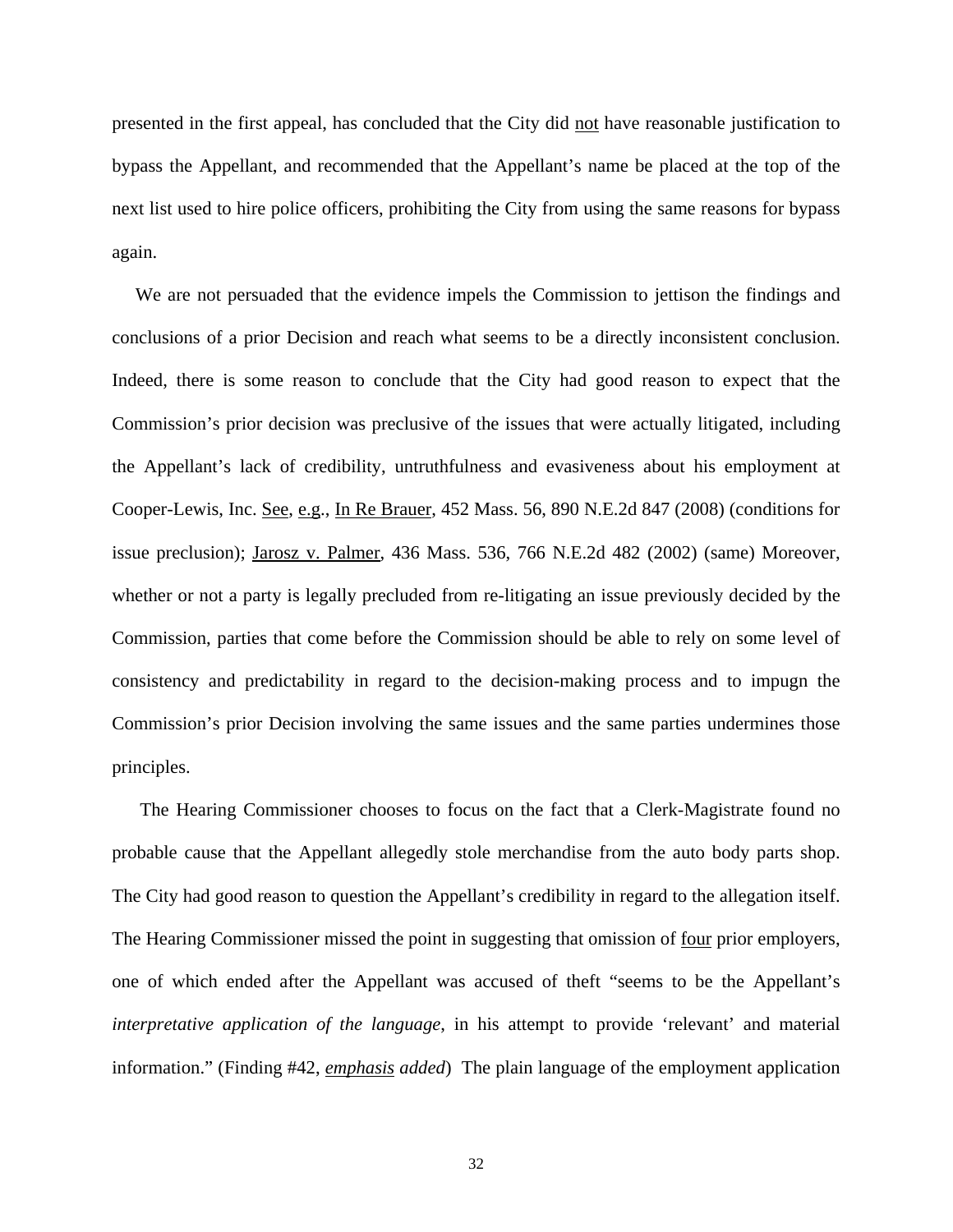directed applicants to list ALL places of employment and account for ALL time periods, not those deemed "relevant and material" by the applicant. (The actual text of the employment application instructions provides for the word "ALL" in capitals.) The Appellant failed to comply with these direct instructions. As the Commission noted in its prior by-pass decision, by his poor judgment in self-sanitizing his employment record, the Appellant demonstrated that the City was reasonably justified to conclude that he lacks the degree of honesty and truthfulness to which a police officer may be held.

 We also differ with the Hearing Commissioner for chastising the City for not calling a witness from Cooper-Lewis, Inc., as a witness and for drawing an adverse inference against the City because of it. An adverse inference should be drawn from the failure of a party to call a witness only sparingly, and we would not draw such an inference in the circumstances of this case. The City had already persuaded the Commission on the issue and there was no reason to think that the Commission would be aided by such testimony the second time around. Moreover, there is nothing in the evidence that persuades us that Cooper-Lewis, Inc. would have appeared without subpoena and that the witness, thus, was not equally available to be called by either party. Cf. Commonwealth v. Figueroa, 413 Mass. 193, 198-99, 595 n.e.2D 779,783-84 (1992) ("missing witness" instruction is a matter of discretion not "of right" and should be given only in "clear cases" and not "where a witness is equally available to both sides")

 Finally, the conclusions made about the motivations of Lynn Police Captain Mark F. O'Toole directly conflict with the findings and conclusions of the Commission's prior decision and do not appear to be supported by any substantial evidence in the record. The record shows that O'Toole is a career law enforcement official with decades of experience in the field. However, the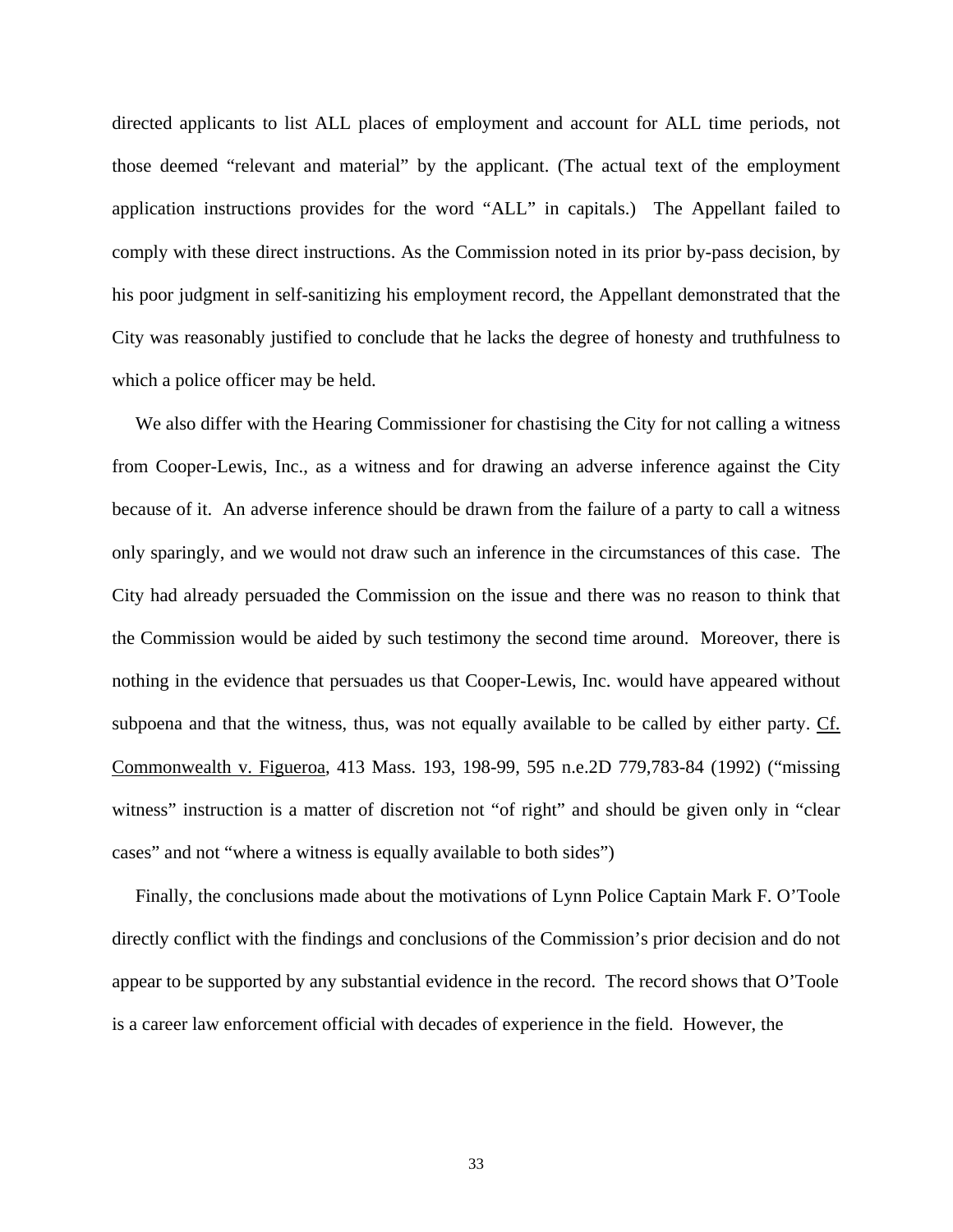Hearing Commissioner charges that:

- O'Toole "show[ed] a profound lack of curiosity if not a willful disregard for the truth of this pivotal alleged theft incident." (Majority Decision at p.21);
- O'Toole "…may not have intended to be untruthful, [but] his unjustified haste, his acts and omissions, especially those leading to his decision to believe the owner and disbelieve the Appellant exhibit a willful disregard for the truth under the circumstances of this case." (Majority Decision at p.22);
- O'Toole "show[ed] reckless indifference to the Appellant's corroborated version of events." (Majority Decision at p.26)
- "O'Toole's haste, negligence, unsupported assumptions, acts and omissions in this matter is tantamount to a lack of good faith in his investigation of and the substantiation of the stated reasons for bypass." (Majority Decision at p.26)

To the extent that the Hearing Commissioner's recommendation is grounded on these

conclusions, we have not been persuaded that they should be adopted.

Paul M. Stein, Commissioner

\_\_\_\_\_\_\_\_\_\_\_\_\_\_\_\_\_\_\_\_\_\_\_\_\_\_\_\_\_\_\_\_\_\_\_\_\_\_

\_\_\_\_\_\_\_\_\_\_\_\_\_\_\_\_\_\_\_\_\_\_\_\_\_\_\_\_\_\_\_\_\_\_\_\_\_

A True Record. Attest:

Commissioner

By vote of the Civil Service Commission (Henderson {aye], Taylor [aye], Stein [nay], Marquis [nay], Commissioners; Bowman, Chairman [absent]) on November 20, 2008.

By a vote of the Commission on November 20, 2008, two Commissioners voted in favor of the Hearing Commissioner's conclusion (Henderson, Taylor) and the other two Commissioners present (Stein, Marquis) voted against the conclusion of the Hearing Commissioner. G.L. c. 31, § 2(b) requires the vote of three Commissioners to reverse a decision of the Personnel Administrator approving a request for bypass of a candidate for original appointment. Therefore, the Appellant's appeal fails and, for all of the reasons referenced in the prevailing opinion above, the Appellant's appeal is hereby **dismissed**.

A motion for reconsideration may be filed by either Party within ten days of the receipt of a Commission order or decision. A motion for reconsideration shall be deemed a motion for rehearing in accordance with M.G.L. C. 30A § 14(1) for the purpose of tolling the time for appeal.

Any party aggrieved by a final decision or order of the Commission may initiate proceedings for judicial review under section 14 of chapter 30A in the superior court within thirty (30) days after receipt of such order or decision. Commencement of such proceeding shall not, unless specifically ordered by the court, operate as a stay of the commission's order or decision.